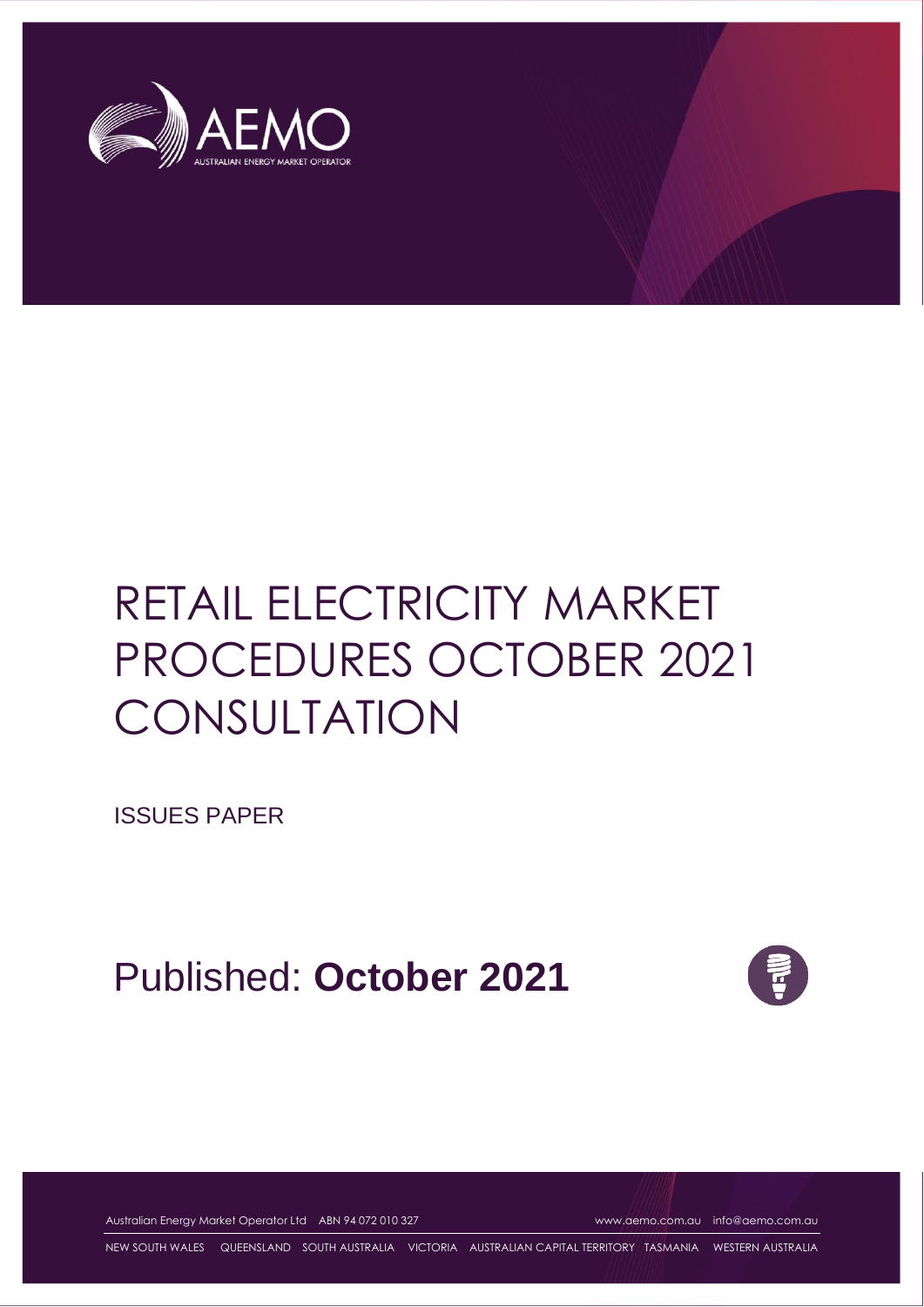



© 2021 Australian Energy Market Operator Limited. The material in this publication may be used in accordance with the [copyright permissions on AEMO's website](http://aemo.com.au/Privacy_and_Legal_Notices/Copyright_Permissions_Notice).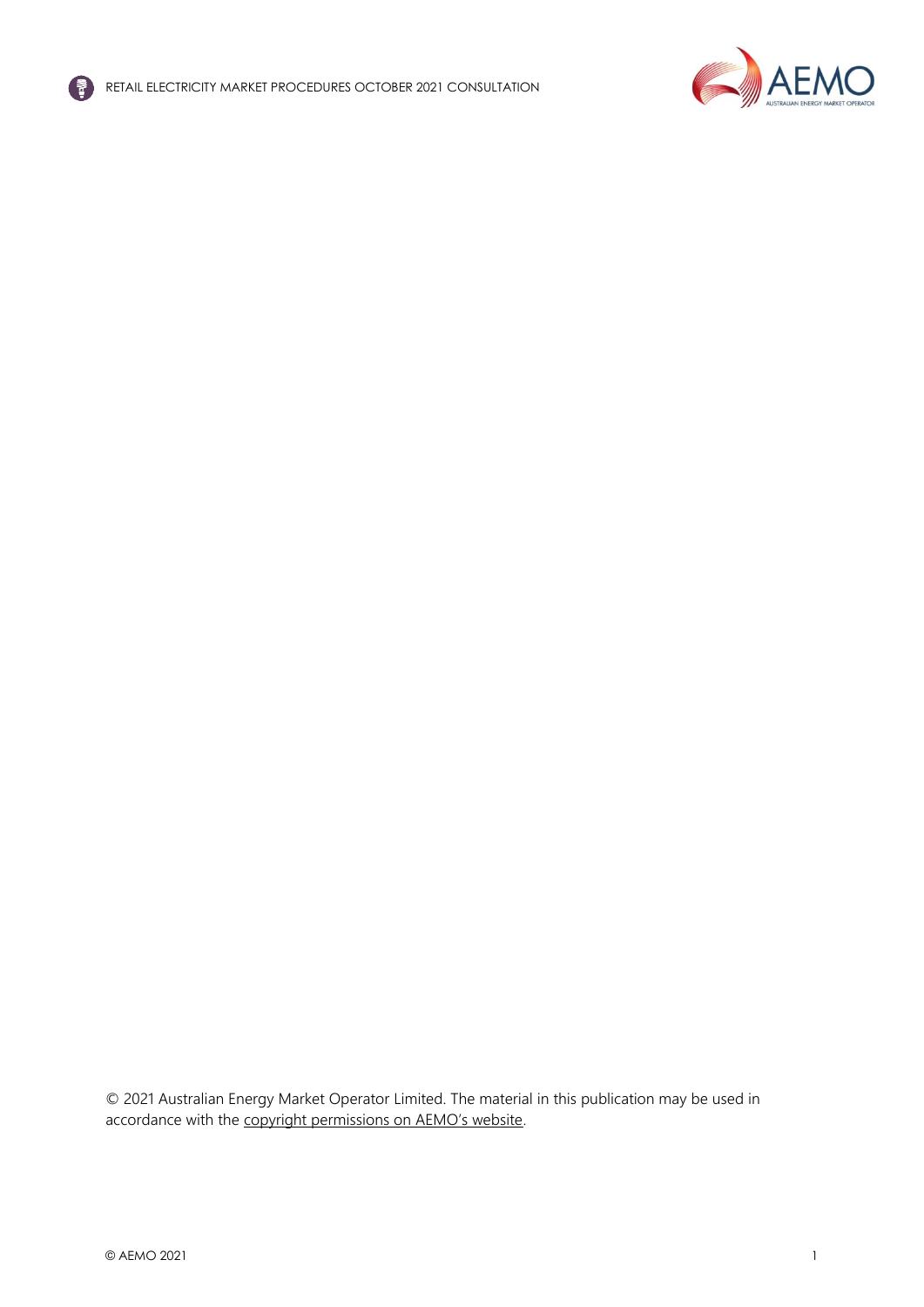

## <span id="page-2-0"></span>**EXECUTIVE SUMMARY**

The publication of this Issues Paper commences the first stage of the Rules consultation process (Consultation) conducted by AEMO under the National Electricity Rules (NER) to consider changes (Changes) which are proposed (Proposals) to the following procedures (Procedures).

Firstly, these Proposals involve the implementation of process improvements which have been recommended by market proponents and AEMO.

| Table 1 |  |  | <b>Summary of Change Proposals to Implement Process Improvements</b> |
|---------|--|--|----------------------------------------------------------------------|
|         |  |  |                                                                      |

| Procedure                                                                                                                         | Type of Change | Change Proposal                                                                                                                                     |
|-----------------------------------------------------------------------------------------------------------------------------------|----------------|-----------------------------------------------------------------------------------------------------------------------------------------------------|
| B2B E-Hub Participant Accreditation and Revocation<br>Process (B2B Process)                                                       | Amendment      | CIP_045 B2B<br>Accreditation<br>Procedure<br>Clarification                                                                                          |
| <b>MSATS Procedures: Consumer Administration and</b><br>Transfer Solution Procedure Principles and Obligation<br>(CATS Procedure) | Amendment      | CIP_050 NREG and<br><b>GENERATR NMI</b><br>Classifications.                                                                                         |
| MSATS Procedures: Procedure for the Management of<br>Wholesale, Interconnector, Generator<br>And Sample NMIs (WIGS Procedure)     | Amendment      | <b>WIGS Clarification</b>                                                                                                                           |
| Meter Data File Format (MDFF) Specification NEM12 &<br>NEM13 (MDFF Specification)                                                 | Amendment      | CIP_042 Reason<br>Codes                                                                                                                             |
| Metrology Procedure: Part A (Metrology Procedure Part<br>A)                                                                       | Amendment      | CIP_046 Clarification<br>of Metrology Part A<br>Clause 12.5.<br>CIP 048 Reference<br>to AS60044.                                                    |
| Standing Data for MSATS (Standing Data document)                                                                                  | Amendment      | CIP_049 Controlled<br>Load Enumerations.<br>CIP_053 GPS<br>Coordinates<br>Minimum<br>Requirements.<br>Connection<br>configuration<br>clarification. |

Secondly, these Proposals involve the consolidation of previously-consulted versions of the Procedures effective 1 May 2021. These Procedures changes have already been the subject of formal consultations. Accordingly, AEMO is not requesting comment on these Procedures, other than to rectify any potential consolidation errors. Text that has been removed or reformatted and links that have been updated have not been noted in this Issues Paper, as these changes have already been consulted on and do not require feedback.

A summary of the Procedures to be consolidated is included in the following table. The details are in the Version History Tables which are available on the AEMO webpage [here.](https://aemo.com.au/en/consultations/industry-forums-and-working-groups/list-of-industry-forums-and-working-groups/electricity-retail-consultative-forum) A summary of the Procedures being consolidated is as follows.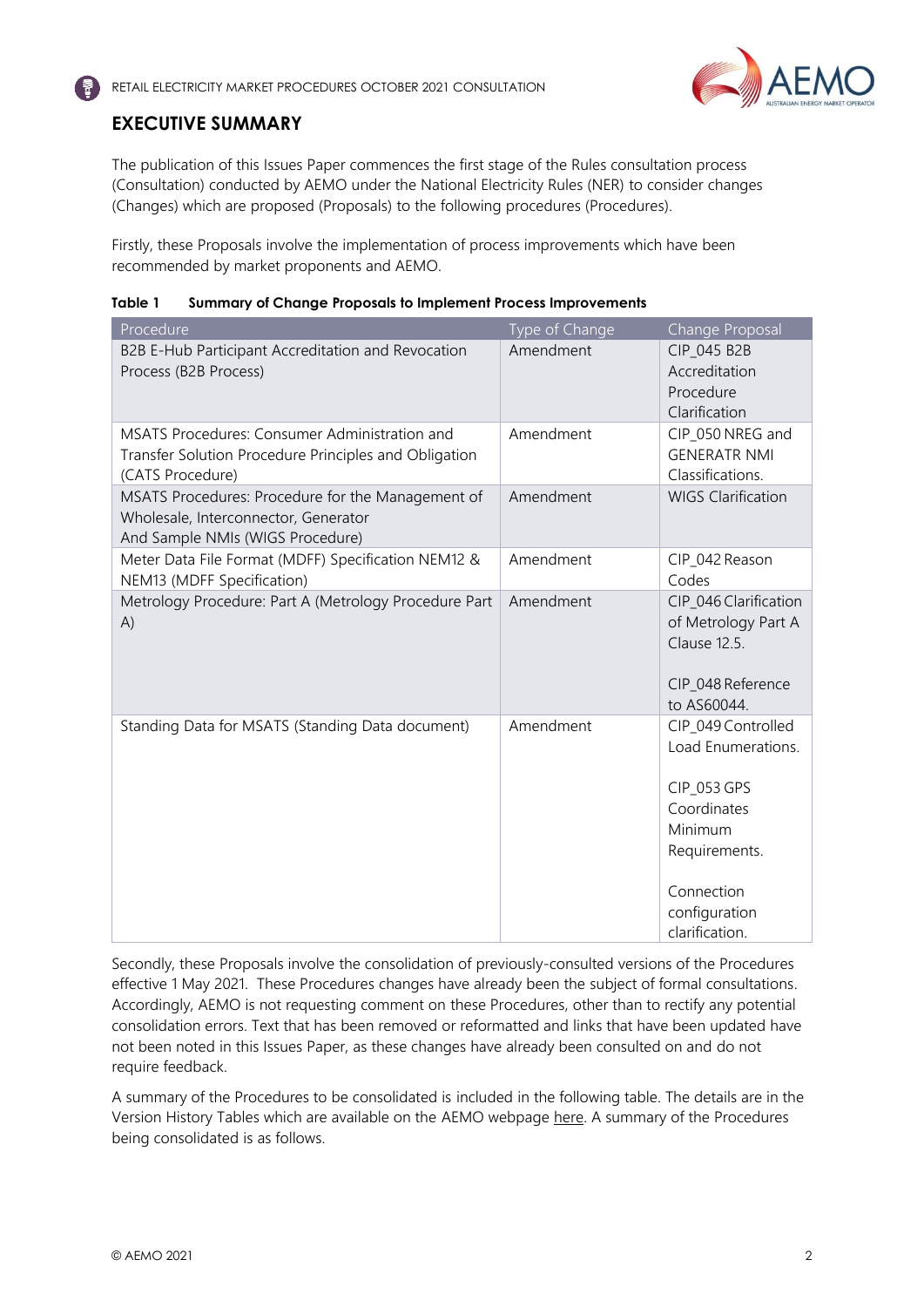

| Procedure Name                      | Version being<br>built on | Versions being<br>consolidated | Version published with<br>consultation |
|-------------------------------------|---------------------------|--------------------------------|----------------------------------------|
| <b>CATS Procedure</b>               | 4.921                     | 4.93<br>4.94<br>4.95           | 5.1                                    |
|                                     |                           | 5.0                            |                                        |
| <b>WIGS Procedure</b>               | 4.921                     | 4.93<br>4.94<br>4.95<br>5.0    | 5.1                                    |
| Standing Data for MSATS<br>document | 4.52                      | 4.6<br>5.0<br>5.1              | 5.11                                   |
| Metrology Procedure Part<br>Α       | 7.01                      | 7.1<br>7.3<br>7.31             | 7.4                                    |
| Metrology Procedure Part<br>B       | 7.021                     | 7.03<br>7.1<br>7.2<br>7.21     | 7.3                                    |
| Glossary and Framework              | 3.31                      | 3.4<br>3.41                    | 3.5                                    |
| <b>RoLR Processes</b>               | 2.0                       | 2.1<br>2.2                     | 2.3                                    |
| <b>MDM Procedures</b>               | 4.1                       | 4.2                            | 4.3                                    |

| Table 2 | Summary of Change Proposals to Consolidate Previously-Consulted Versions of Procedures |  |  |
|---------|----------------------------------------------------------------------------------------|--|--|
|         |                                                                                        |  |  |

The proposed implementation date for the Changes is 1 May 2022.

AEMO invites stakeholders to provide feedback regarding the Proposals and to identify any unintended adverse consequences of the Changes. AEMO invites stakeholders to suggest alternative options where they do not agree that the Proposals would achieve the relevant objectives.

Stakeholders are invited to submit written responses to

[NEM.Retailprocedureconsultations@aemo.com.au](mailto:%3cNEM.Retailprocedureconsultations@aemo.com.au) on the issues and questions identified in this Issues Paper by 5.00 pm (Melbourne time) on 15 November 2021, in accordance with the Notice of Consultation published with this Issues Paper.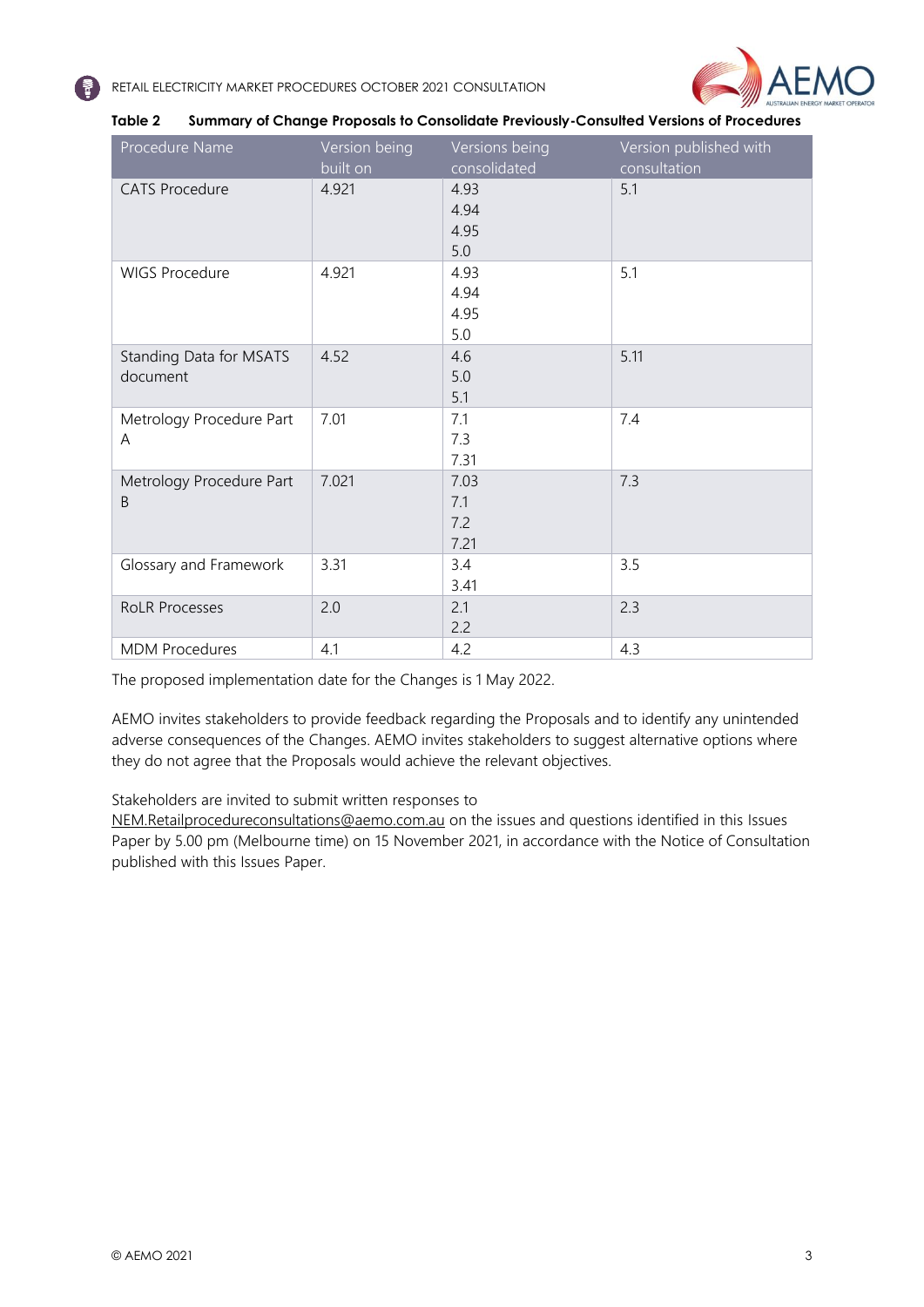# **CONTENTS**

|     | <b>EXECUTIVE SUMMARY</b>                                                | $\mathbf{2}$    |  |  |
|-----|-------------------------------------------------------------------------|-----------------|--|--|
| 1.  | STAKEHOLDER CONSULTATION PROCESS                                        | 5               |  |  |
| 2.  | <b>BACKGROUND</b>                                                       |                 |  |  |
| 2.1 | NER requirements                                                        | 6               |  |  |
| 2.2 | Context for this consultation                                           | 6               |  |  |
| 3.  | <b>CHANGE PROPOSALS</b>                                                 | 7               |  |  |
| 3.1 | Reason Codes (CIP_042)                                                  | $\overline{7}$  |  |  |
| 3.2 | B2B Accreditation Classifications (CIP_045)                             | 8               |  |  |
| 3.3 | Clarification of Metrology Part A Clause 12.5 (CIP_046)                 | 9               |  |  |
| 3.4 | Reference to AS60044 (CIP_048)                                          | 10              |  |  |
| 3.5 | Controlled Load Enumerations (CIP_049)                                  | 10 <sup>°</sup> |  |  |
| 3.6 | NREG and GENERATR NMI Classifications (CIP_050)                         | 11              |  |  |
| 3.7 | GPS Coordinates Minimum Requirements (CIP_053)                          | 12              |  |  |
| 3.8 | Connection Configuration Clarification                                  |                 |  |  |
| 3.9 | <b>WIGS Clarification</b>                                               | 14              |  |  |
| 4.  | PROCEDURES TO BE CONSOLIDATED                                           | 14              |  |  |
| 4.1 | CATS                                                                    | 14              |  |  |
| 4.2 | <b>WIGS</b>                                                             |                 |  |  |
| 4.3 | Metrology Part A                                                        | 17              |  |  |
| 4.4 | <b>MSATS Procedures: MDM Procedures</b>                                 | 18              |  |  |
| 4.5 | NEM RoLR Processes Part A and Part B<br>20                              |                 |  |  |
| 4.6 | Retail Electricity Market Procedures - Glossary and Framework           | 20              |  |  |
| 4.7 | Standing Data for MSATS                                                 | 21              |  |  |
| 5.  | SUMMARY OF PROCEDURE CHANGES AND CONSOLIDATIONS                         | 22              |  |  |
| 5.1 | Questions on Proposed Changes                                           | 24              |  |  |
|     | APPENDIX A.<br>GLOSSARY                                                 | 25              |  |  |
|     | APPENDIX B.<br>STRUCTURE OF AEMO'S RETAIL ELECTRICITY MARKET PROCEDURES | 26              |  |  |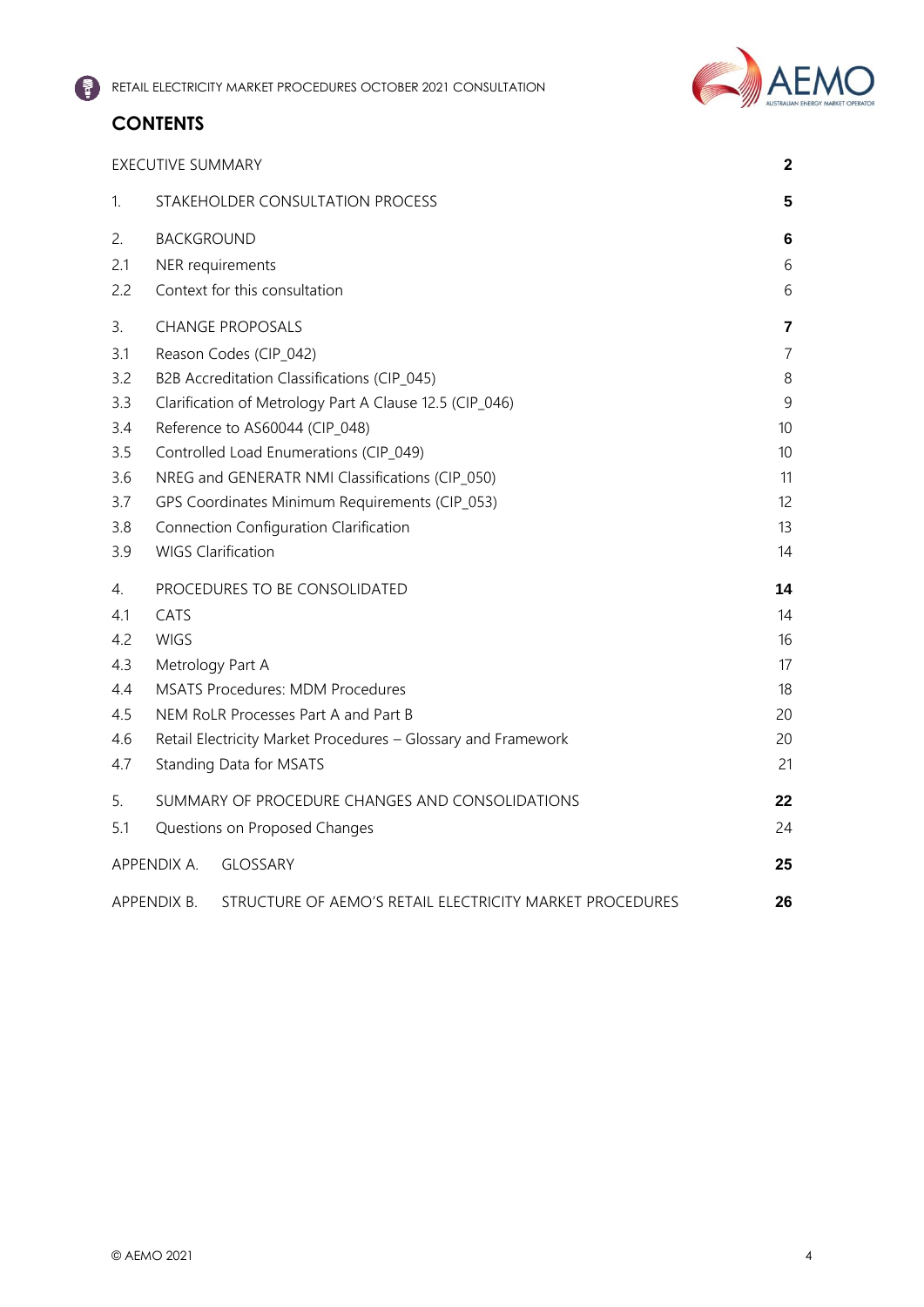

## <span id="page-5-0"></span>**1. STAKEHOLDER CONSULTATION PROCESS**

AEMO is consulting on the Proposals in accordance with the NER consultation procedures in NER 8.9. This Consultation follows extensive outworking of each Proposal by the Electricity Retail Consultative Forum (ERCF) and AEMO.

AEMO's indicative timeline for this Consultation is outlined in Table 3. The dates may be adjusted depending on the number and complexity of issues raised in submissions and any meetings with stakeholders.

#### **Table 3 Summary of indicative dates**

| <b>Deliverable</b>        | Indicative date           |
|---------------------------|---------------------------|
| Initial Notice            | Friday, 8 October 2021    |
| Submissions Close         | Monday, 15 November 2021  |
| Draft Determination       | Monday, 6 December 2021   |
| <b>Submissions Close</b>  | Tuesday, 21 December 2021 |
| Final Determination       | Monday, 31 January 2022   |
| Effective Date of Changes | Sunday, 1 May 2022        |

Prior to each submission due date, stakeholders can request a meeting with AEMO to discuss the issues raised in this Issues Paper. Please request a meeting by emailing

[NEM.Retailprocedureconsultations@aemo.com.au](mailto:NEM.Retailprocedureconsultations@aemo.com.au) with the details of your request.

A glossary of terms used in this Issues Paper is at Appendix A.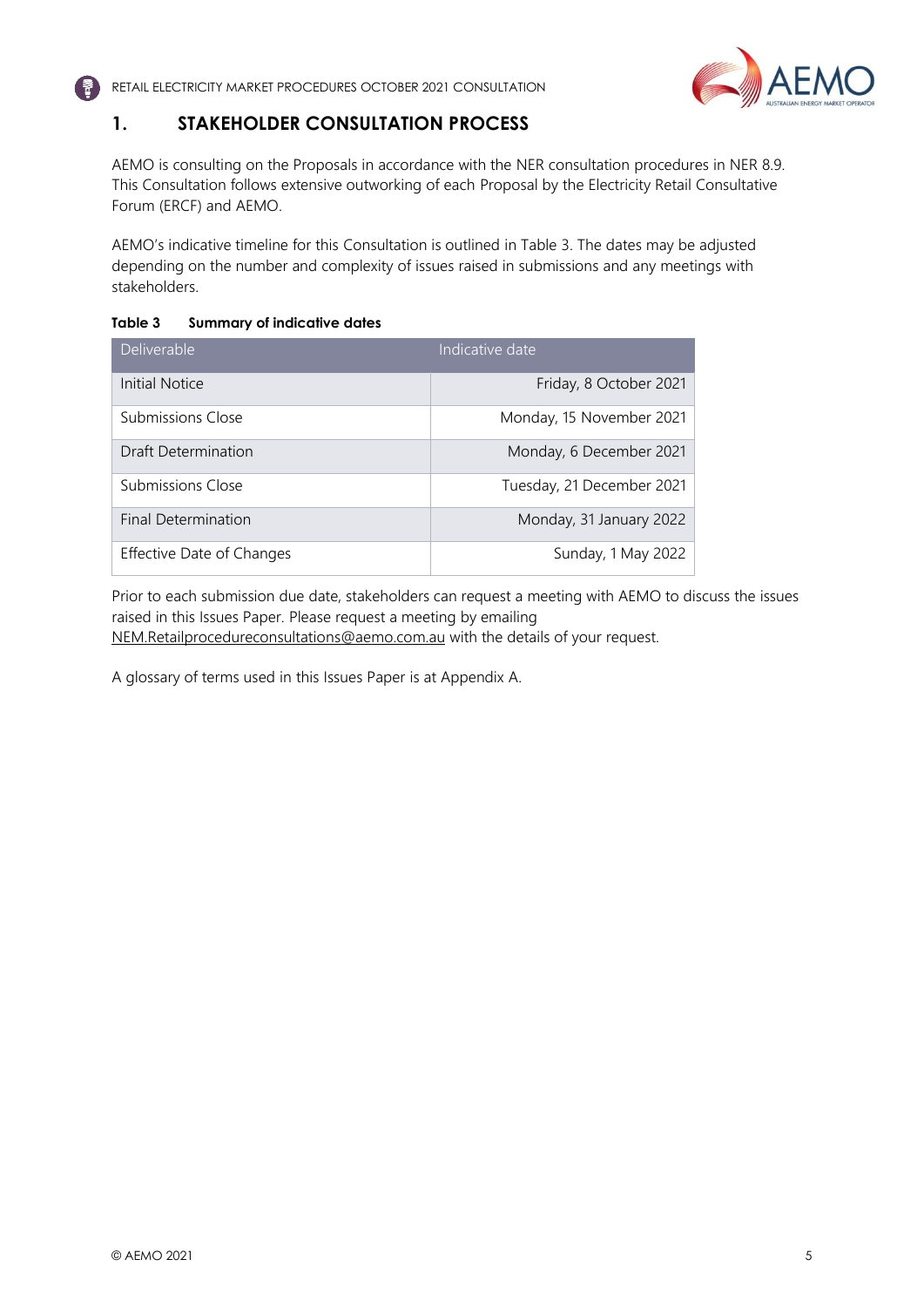

# <span id="page-6-0"></span>**2. BACKGROUND**

## <span id="page-6-1"></span>**2.1 NER requirements**

AEMO is responsible for the establishment and maintenance of retail electricity market procedures specified in NER Chapter 7, except for procedures established and maintained under NER 7.17.

The procedures authorised by AEMO under NER Chapter 7 must be established and maintained by AEMO in accordance with the NER consultation procedures.

## <span id="page-6-2"></span>**2.2 Context for this consultation**

AEMO will continue to engage and consult through the ERCF on the Procedures. The ERCF provides a platform for interested parties to raise issues and propose changes to the Procedures (except for the B2B Procedures).

Further information on the ERCF is available at: [https://aemo.com.au/en/consultations/industry-forums](https://aemo.com.au/en/consultations/industry-forums-and-working-groups/list-of-industry-forums-and-working-groups/electricity-retail-consultative-forum)[and-working-groups/list-of-industry-forums-and-working-groups/electricity-retail-consultative-forum](https://aemo.com.au/en/consultations/industry-forums-and-working-groups/list-of-industry-forums-and-working-groups/electricity-retail-consultative-forum)

Details on the forums and groups specific to National Electricity Market (NEM) Electricity Retail processes and procedures are available at: [http://www.aemo.com.au/Stakeholder-Consultation/Industry-forums](http://www.aemo.com.au/Stakeholder-Consultation/Industry-forums-and-working-groups?searchString=&tagId=%7BC96A5D96-2BA5-449C-8DE0-94C6A34DC61F%7D&sortOrder=)[and-working-groups.](http://www.aemo.com.au/Stakeholder-Consultation/Industry-forums-and-working-groups?searchString=&tagId=%7BC96A5D96-2BA5-449C-8DE0-94C6A34DC61F%7D&sortOrder=)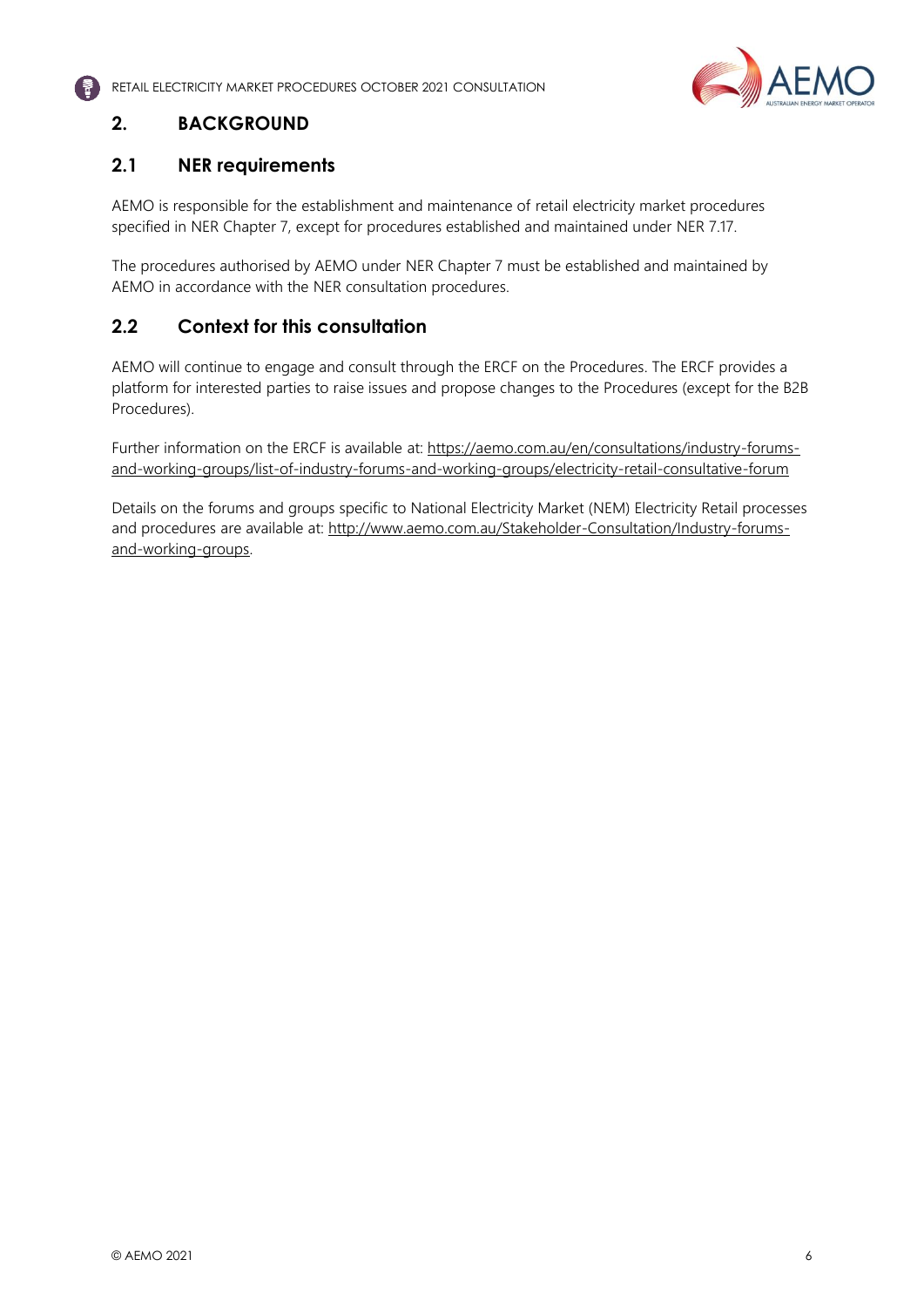

# <span id="page-7-0"></span>**3. CHANGE PROPOSALS**

A number of these Changes have been nominated for implementation prior to the effective date of new Procedure or Procedures which have not yet been implemented. This nomination is reflected in relevant version tables where possible, as well as the Retail Electricity Market Procedures Version History Tables, available at: [https://aemo.com.au/en/consultations/industry-forums-and-working-groups/list-of](https://aemo.com.au/en/consultations/industry-forums-and-working-groups/list-of-industry-forums-and-working-groups/electricity-retail-consultative-forum)[industry-forums-and-working-groups/electricity-retail-consultative-forum.](https://aemo.com.au/en/consultations/industry-forums-and-working-groups/list-of-industry-forums-and-working-groups/electricity-retail-consultative-forum) 

# <span id="page-7-1"></span>**3.1 Reason Codes (CIP\_042)**

#### Context

Metering Data Providers (MDPs) provide reason codes to inform Retailers as to why an actual meter read was unable to be taken. The MDFF Specification section 3.3.5(a) states that the MDP must apply a reason code that most accurately reflects the reason for supplying the code or based on the hierarchical structure agreed with the FRMP. Over the last 18 months, the energy industry has experienced a number of extreme events, including bushfires, floods, IT system issues and the COVID 19 pandemic. These events have impacted meter readings for a large number of premises, leading to a substantial impact on supply chain charging, from wholesale through to customer billing.

As a result of these events, MDPs have not been able to provide actual meter reads and have issued substituted reads for these premises. However, the reason codes used by the various MDPs (contestable and network) are varied and inconsistent, even by a particular MDP itself, even though the reason codes can be related to the same event. Further, the codes that were used were not necessarily reflective of the issue at hand. Finally, the reason codes published by the MDP can cause confusion for retailers in any event.

The Proposal is to update only Appendix E and F of the MDFF Specification. There is no impact to AEMO systems as a result of this Change.

#### Proposal

AEMO proposes the Changes to the industry reason codes to:

- provide a more reflective indication of an event which leads to large volume substitution being undertaken; and
- refine and clarify the existing reason codes.

#### These Changes will:

- provide better insights for customers;
- reduce the number of queries by customers into retailer call centres;
- allow more meaningful dialog with customers when there are high or low billing events following substitutions;
- reduce the need for retailers to seek further information from MDPs;
- provide consistency across the industry for all MDPs and retailers, in respect of the codes used for certain scenarios;
- allow MDPs to correctly identify large volumes of premises requiring substitution; and
- provide clearer information to data users (including customers) about why their meter read data is substituted.

A sentence will be added to the beginning of Appendix E: *'These reason codes are designed to encourage consistency across the NEM, allowing more efficient operation of electricity services for price of supply.'*

The description of each reason code will be amended according to the following marked-up text.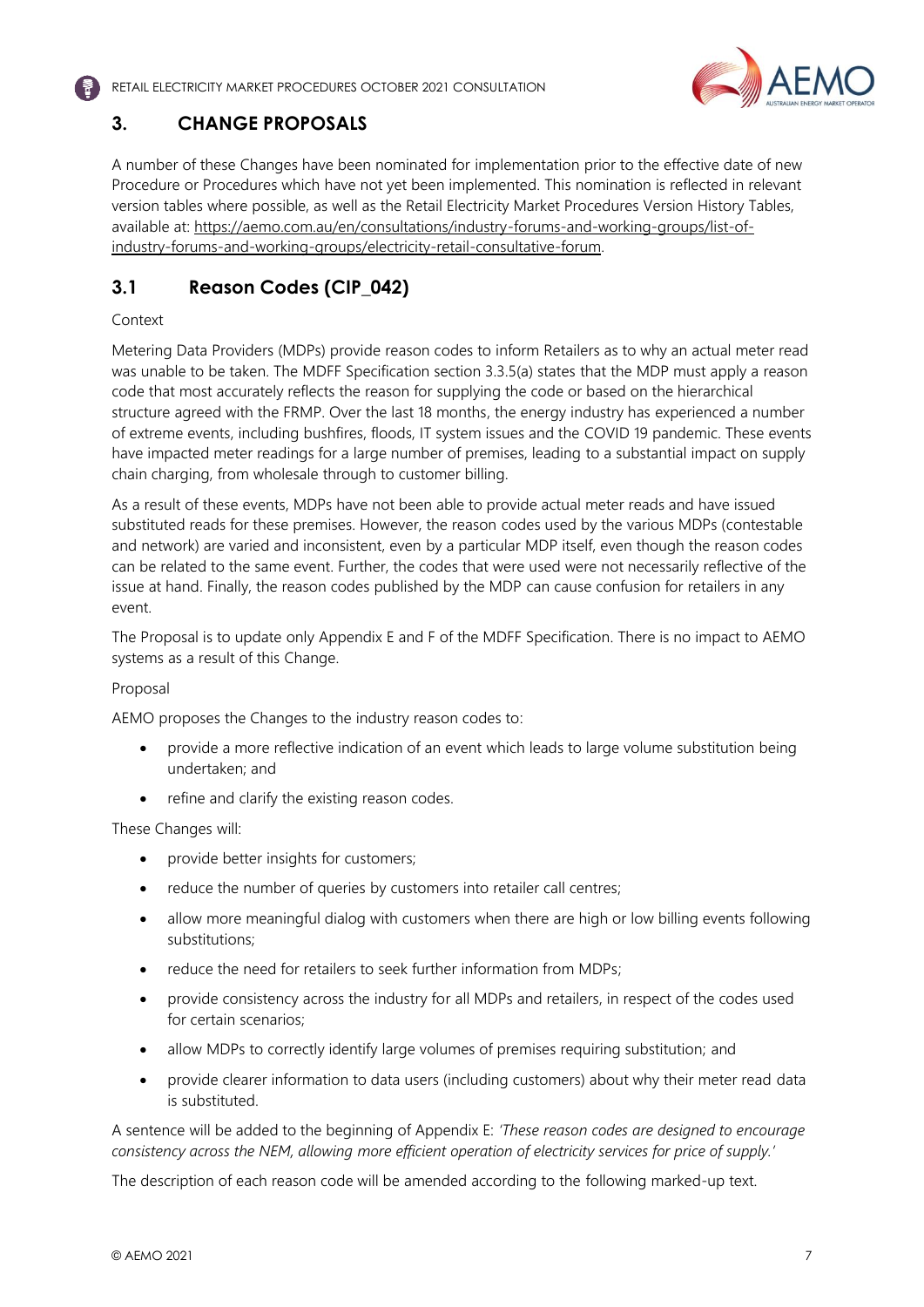

| <b>Reason</b>            | <b>Reason Code</b><br><b>Description</b> | <b>Detailed Description</b>                                                                                                                                                                                       |
|--------------------------|------------------------------------------|-------------------------------------------------------------------------------------------------------------------------------------------------------------------------------------------------------------------|
| 0                        | Free text<br>description                 | For use in the case that other reason code descriptions cannot be<br>reasonably utilised e.g. system issues which prevent delivery of market<br>data                                                              |
| $\overline{\phantom{a}}$ | Extreme weather<br>conditions            | Extreme weather conditions have prevented data collection e.g.<br>floods/storms/bushfires                                                                                                                         |
| 3                        | Quarantined<br>premises                  | Premises under quarantine or lockdown preventing access to metering<br>installation e.g. pandemic                                                                                                                 |
| 40                       | Unrestrained<br>livestock                | Data collector observed that livestock is roaming free on the premises<br>and could potentially be hazardous, or access was not obtained due to<br>potential for livestock to escape. This refers to farm animals |

The following codes will be removed:

- 'Noxious Weeds' (reason code 16) to be made obsolete in favour of 'Overgrown Vegetation' (reason code 15).
- 'Dangerous dog' (reason code 4) to be made obsolete in favour of 'Dog on premises' (reason code 48).

The Proposals are detailed below.

| Section         | Description                                            |
|-----------------|--------------------------------------------------------|
| Appendix E      | Reason codes amended and<br>removed as described above |
|                 |                                                        |
| Appendix F      | Reason codes removed from                              |
| Obsolete Reason | Appendix E to be moved to                              |
| Codes           | Appendix F as described as above                       |
|                 | Reason Codes                                           |

## <span id="page-8-0"></span>**3.2 B2B Accreditation Classifications (CIP\_045)**

Context

Participant accreditation for the B2B e-Hub has been in place since Power of Choice. The objective of the accreditation is to ensure that participants' IT systems will interact with AEMO's systems safely and securely and will deliver data in the appropriate format.

AEMO's B2B e-Hub does not perform any business validation of the transactions, but instead, only performs technical validations to ensure that the transaction has been formatted correctly.

Currently, the B2B Process implies that all transactions related to the participants as per Appendix B in the B2B Process are mandatory, but that AEMO is available to discuss the potential to gain approval to use a subset of these transactions.

If AEMO grants approval to only test a subset of the suggested transactions, then clarification is required that all the transactions listed in Appendix B are not mandatory.

#### Proposal

The Proposal is to update the B2B Process to clarify that a subset of transactions can be performed to obtain accreditation when approval has been granted by AEMO.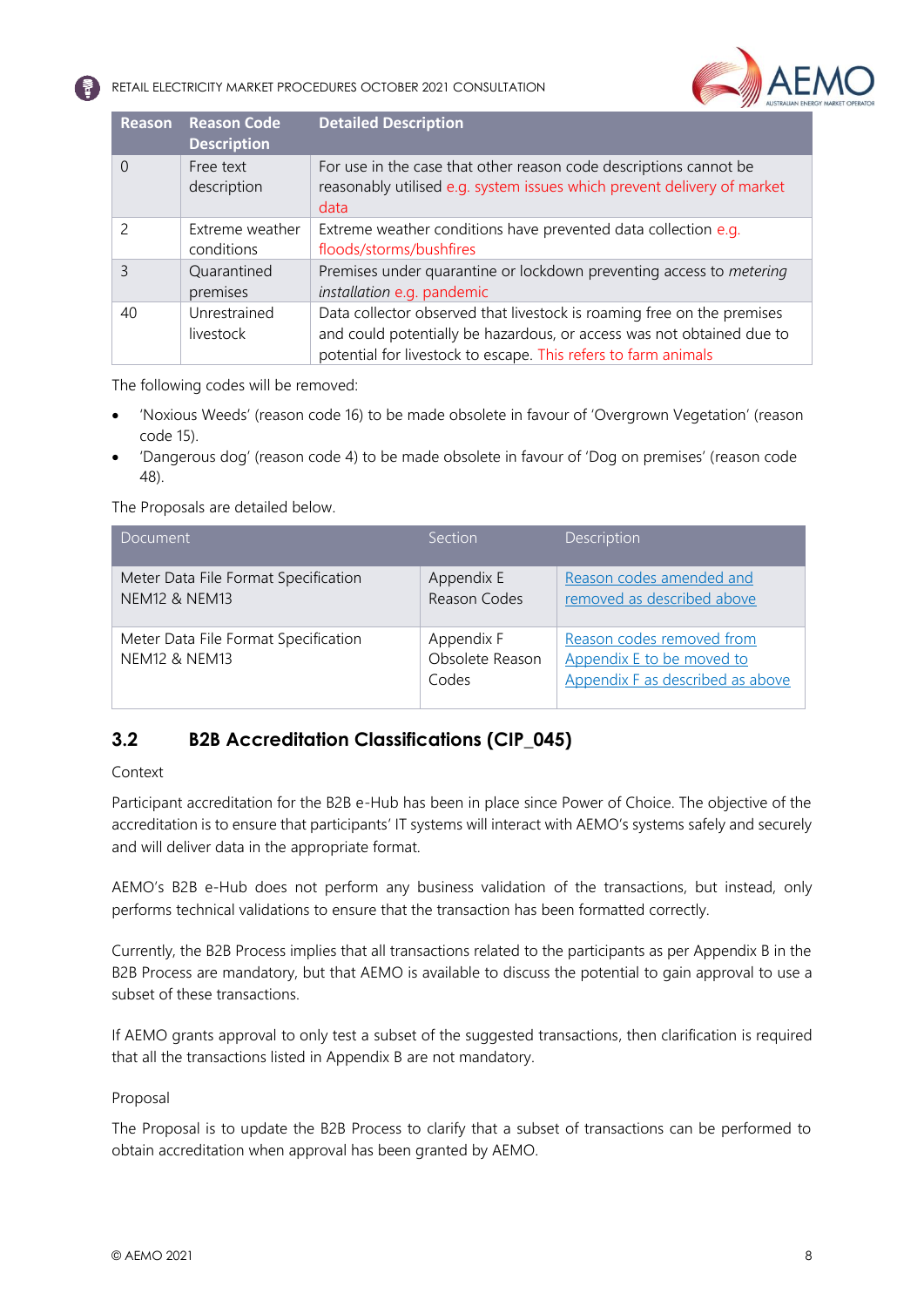

The Proposal is detailed below.

| Document           | <b>Section</b>                                      | Description                                                                                                                                                       |
|--------------------|-----------------------------------------------------|-------------------------------------------------------------------------------------------------------------------------------------------------------------------|
| <b>B2B Process</b> | 1.1 Purpose and<br>$Scope(c)$ & $(d)$               | Change of wording to refer to Appendix B and the B2B<br>eHub Self-Accreditation                                                                                   |
| <b>B2B Process</b> | 2.4 Pre-<br>Production<br>Assessment<br>General (a) | Replacement of the requirement to test all transactions, to<br>test a subset of transactions                                                                      |
| <b>B2B Process</b> | 2.5 Applicant<br>System Testing                     | Removal of requirement of Stage 1 testing requirements.<br>Change of wording to align with requirement of testing<br>subset of transactions, not all transactions |
| <b>B2B Process</b> | Appendix B                                          | Removal of the Mandatory/Required column                                                                                                                          |

## <span id="page-9-0"></span>**3.3 Clarification of Metrology Procedure Part A Clause 12.5 (CIP\_046)**

#### Context

Currently, the title of clause 12.5 of the Metrology Procedure Part A v7.31 is 'Verification of Metering Data for whole current Manually Read Metering Installations and Type 7 Metering Installations', effective 1 May 2022.

Participants have requested clarification as to:

- the metering installations which clause 12.5 covers; and
- the consistency of the clause 12.5 title with clauses 4.2(a)(iii) and 4.2(b) of the Metering Provider Service Level Procedures (MP SLP).

Clause 12.5 describes the Metering Coordinator obligations to ensure that Metering Providers complete the work which they are obliged to complete. While the clauses 4.2(a)(iii) and 4.2(b) reference clause 12.5 and describe the obligations placed on Metering Providers, the clause 12.5 title is not consistent with the activities which are described in clauses 4.2(a)(iii) and 4.2(b).

#### Proposal

The Proposal is to change the clause 12.5 title to *'Verification of Metering Data for whole current metering installations for small customers and Type 7 metering installations'*. Otherwise, clause 12.5 and clauses 4.2(a)(iii) and 4.2(b) remain unchanged. There is no impact to AEMO systems as a result of this Change.

<span id="page-9-1"></span>

| Document                      |      | Section Description                                                                                                                              |
|-------------------------------|------|--------------------------------------------------------------------------------------------------------------------------------------------------|
| Metrology<br>Procedure Part A | 12.5 | Verification of Metering data for whole current Manually Read<br>Metering installations for small customers and Type 7 Metering<br>installations |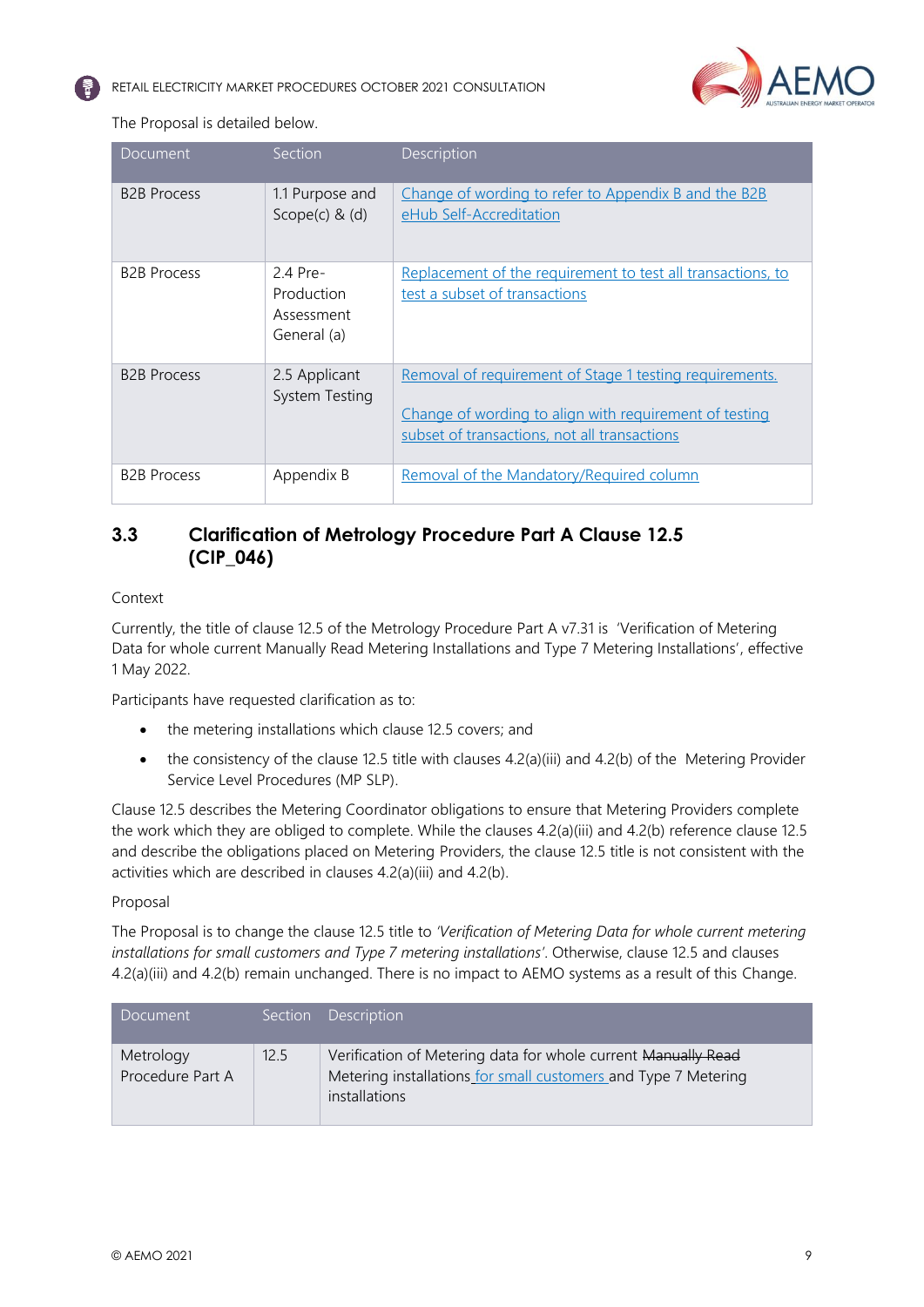

## **3.4 Reference to AS60044 (CIP\_048)**

#### Context

The Australian Standard (AS) 60044 was updated to align with the relevant International Standard and was retitled AS 61869, on 5 March 2021.

Accordingly, Metrology Procedure Part A clause 3.1 (b) and (c), which reference the now-superseded AS must be updated.

Otherwise, the Metrology Procedure Part A is unchanged. This Change does not have any impact on AEMO systems and is not expected to have a material impact on participant systems.

#### Proposal

The Proposal is to update the references as follows.

| Document         | $S$ ection | <b>Description</b>                                               |
|------------------|------------|------------------------------------------------------------------|
| Metrology        | $3.1(b)$ - | References to AS60044 now refer to AS61869. References to the    |
| Procedure Part A | (C)        | International Standards have been removed as they are redundant. |

## <span id="page-10-0"></span>**3.5 Controlled Load Enumerations (CIP\_049)**

#### Context

An industry review was conducted of the usage of the proposed enumerations for the Controlled Load field (CL1, CL2, CL3) as part of the MSATS Standing Data Review (MSDR).

This review sought feedback from Local Network Service Providers (LNSPs) as to how the networks expected the enumerations to be used. This review showed that the expected usage would be complex without the realisation of proportional benefits. The proposed enumerations require MPB system logic which would be dependent on each LNSP's requirements, as well as requiring ongoing resources to manage any future amendments by LNSP' to their definition of each enumeration. One LNSP indicated that it required a CL4 enumeration. Other LNSPs stated that a YES/NO enumeration would meet their requirements. The usage of CL1-CL3 becomes further complicated where ToU network-controlled load tariffs are involved.

Following substantial discussion, the ERCF determined that optimally, the usage would show the separation between controlled load managed via time switches (i.e. YES) and load externally controlled by the network by means such as ripple control (i.e. EXT).

#### Proposal

The Proposal is to replace the enumerations which are currently specified (effective 1 May 2022) for controlled load (CL1, CL2, CL3) with the new enumerations of NO, YES, EXT, which have the following meanings.

| NO  | No controlled load                                                                                                                        |
|-----|-------------------------------------------------------------------------------------------------------------------------------------------|
| YES | There is controlled load associated with a<br>network-controlled load tariff on this register                                             |
| EXT | There is controlled load which is externally<br>switched by the LNSP associated with a<br>network-controlled load tariff on this register |

The MSATS field would remain as a VARCHAR2(100).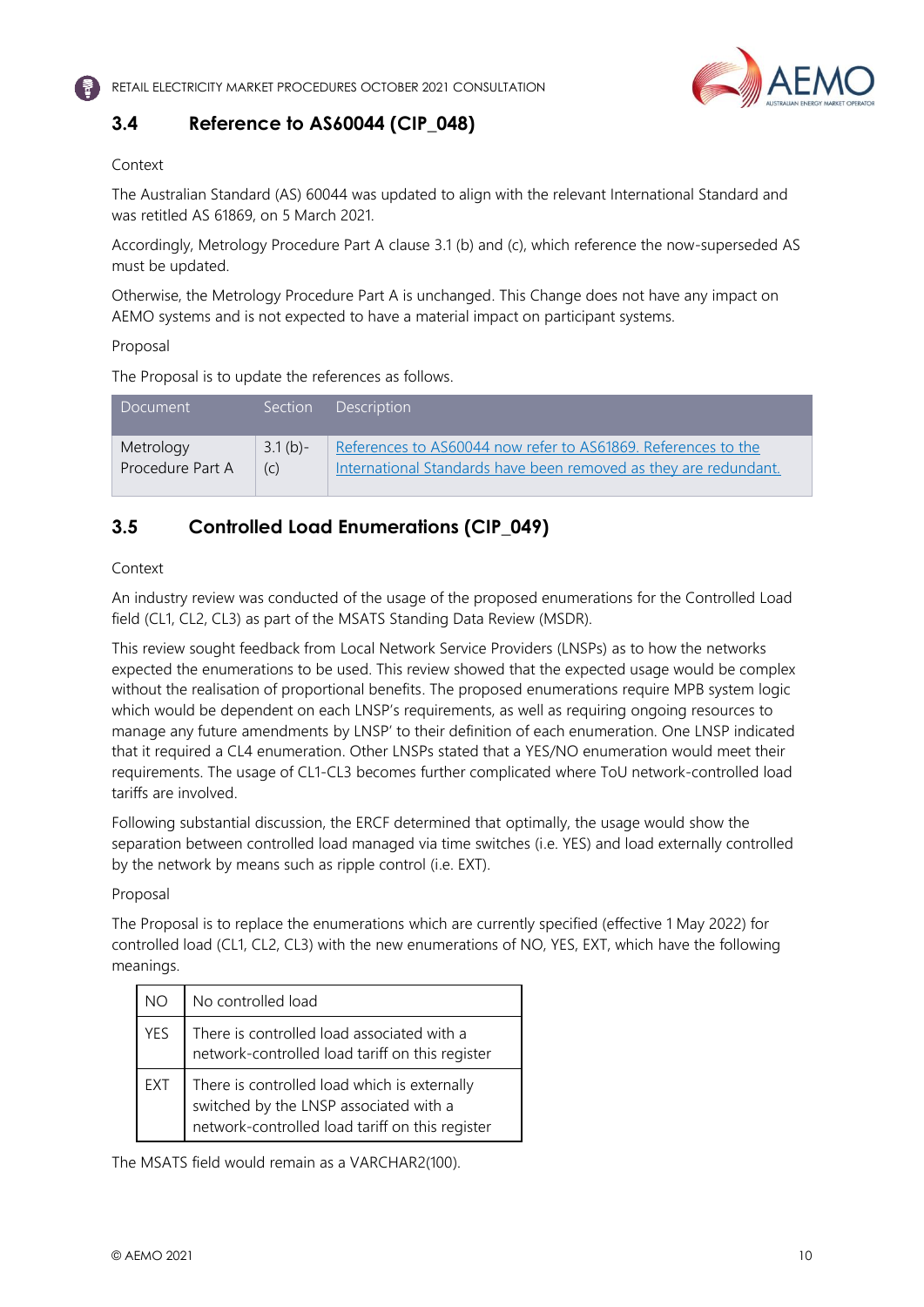



The enumerations will be managed outside the schema, allowing amendments/additions to be added to the list, without requiring a schema change.

| Document! | Section Description                                                   |
|-----------|-----------------------------------------------------------------------|
|           | Standing Data for MSATS   Table 17   Table updated as described above |

## <span id="page-11-0"></span>**3.6 NREG and GENERATR NMI Classifications (CIP\_050)**

Context

In order to ensure that generation energy volumes are settled correctly, AEMO classifies a generating system as a Market Generator. Therefore, where the LNSP is aware that a stand-alone generation unit is to be connected to its network, the NMI Classification of NREG should be initially assigned to the NMI by the LNSP.

However, LNSPs have expressed their concern that it is difficult to interpret which NMIs should have the NMI Classification of NREG, when NMIs are being created or NMI Standing Data is to be updated for non-registered generator connection points.

#### Proposal

AEMO proposes to amend:

- the NREG definition in the CATS Procedure to clarify when it is appropriate to be used; and
- the GENERATR definition in the CATS Procedure to clarify that the NMI Classification of GENERATR is to be assigned by AEMO.

The LNSP is to assign a NMI Classification of NREG to stand-alone generator NMIs. FRMP = %SGA should only be assigned to stand-alone generator NMIs with an NREG NMI Classification. When AEMO classifies a generating system as a Market Generator, AEMO will change NMI Classification to GENERATR and change Agg Flag to "N".

The definitions will be updated as follows.

| Code            | Description <sup>(2)</sup>                                                                                                                                                                                                                                                                                                                                                                                                                                                                                                                                                                                               | lurisdiction |  |
|-----------------|--------------------------------------------------------------------------------------------------------------------------------------------------------------------------------------------------------------------------------------------------------------------------------------------------------------------------------------------------------------------------------------------------------------------------------------------------------------------------------------------------------------------------------------------------------------------------------------------------------------------------|--------------|--|
| <b>GENERATR</b> | Generator Connection point associated with a generating system<br>All<br>classified as a Market Generator by AEMO. This NMI Classification is to<br>be assigned by AEMO from the Generator registration approval date.                                                                                                                                                                                                                                                                                                                                                                                                   |              |  |
| <b>NREG</b>     | Connection point associated with a stand-alone non-registered embedded<br><i>generator</i> at which:<br>the embedded generating unit is classified by a Market Small<br>Generation Aggregator as a market generating unit; or<br>the embedded generating unit is owned, operated and controlled by<br>$\bullet$<br>a person who meets the requirements of NER 5.3.1A(c)(2) or (3); or<br>the non-registered embedded generator, defined in NER 5A.A.1,<br>$\bullet$<br>meets the requirements of NER 5A.A.2.<br>the output of the embedded generating unit is consumed by a<br>market load at the same connection point. | All          |  |

The Proposal is detailed as follows.

|      |     | Document Section Description           |
|------|-----|----------------------------------------|
| CATS | 4.5 | Descriptions updated as set out above. |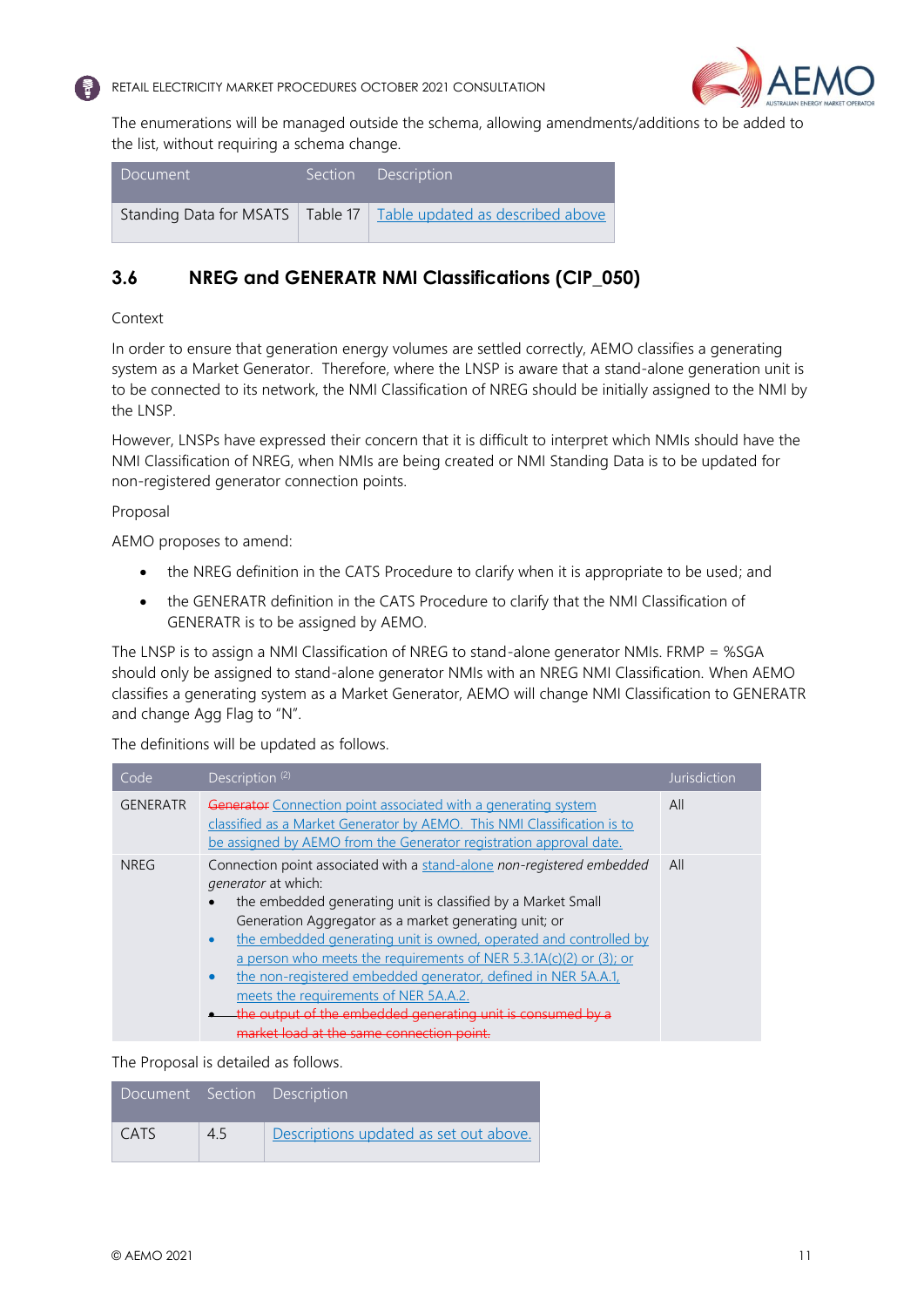

# <span id="page-12-0"></span>**3.7 GPS Coordinates Minimum Requirements (CIP\_053)**

#### Context

As part of the MSDR, GPS Coordinates for metering installations were included as data which should be captured. In the MSDR draft determinations in 2020, AEMO requested participant feedback in respect of the accuracy of GPS Coordinates information (decimal places). The options provided were four, five or six decimal places.

The table below shows the accuracy of the GPS Coordinates with respect to the number of decimal places.

| places            |                    |                   |
|-------------------|--------------------|-------------------|
| decimal<br>places | degrees            | distance          |
| $\Omega$          | 1.0                | 111 km            |
| 1                 | 0.1                | 11.1 km           |
| 2                 | 0.01               | 1.11 km           |
| 3                 | 0.001              | $111 \text{ m}$   |
| 4                 | 0.0001             | 11.1 m            |
| 5                 | 0.00001            | 1.11 <sub>m</sub> |
| 6                 | 0.000001           | $0.111 \text{ m}$ |
| 7                 | 0.0000001          | 1 11 cm           |
| 8                 | 0.00000001 1.11 mm |                   |

# **Accuracy versus decimal**

Any number fewer than 4 decimal places would deliver very little value to the industry, at disproportional cost to capture, record and publish the data.

Initially, the understanding was that the requirement would be 5 decimal places, which would enable the information to be recorded to within 1.1 m of the metering installation.

Proposals were also presented to align with the B2B GPS Coordinates requirements, to align the data capture for both MSATS and B2B. In B2B, the GPS data is captured and transacted as part of the Notice of Metering Works (NOMW). However, the B2B field description established no minimum, but instead, allowed the GPS Coordinates to have 'up to 7 decimal places'.

Consequently, the final Standing Data for MSATS document has defined both the GPSCoordinatesLat and GPSCoordinatesLong fields as 'up to 7 decimal places', with no minimum.

This wording allows flexibility to a participant's interpretation of the solution, which could potentially result in a large variance in the location of the metering installation, ranging from 11 km to 1 cm.

PLUS ES tabled their concerns in the ERCF meeting in August 2021. There was no objection to the proposal to define the GPS Coordinates with a minimum requirement of 5 decimal places. This approach would align the minimum requirement to the 5 decimal places which was discussed and outlined during the MDSR consultation.

#### Proposal

AEMO proposes to mitigate these issues, increase operational efficiencies, reduce wasted site visits and otherwise enable a consistent benefit to participants, by updating the description in the Standing Data for MSATS document of the:

- GPSCoordinatesLat to define the minimum decimal place requirement as 5 decimal places.
- GPSCoordinatesLong to define the minimum decimal place requirement as 5 decimal places.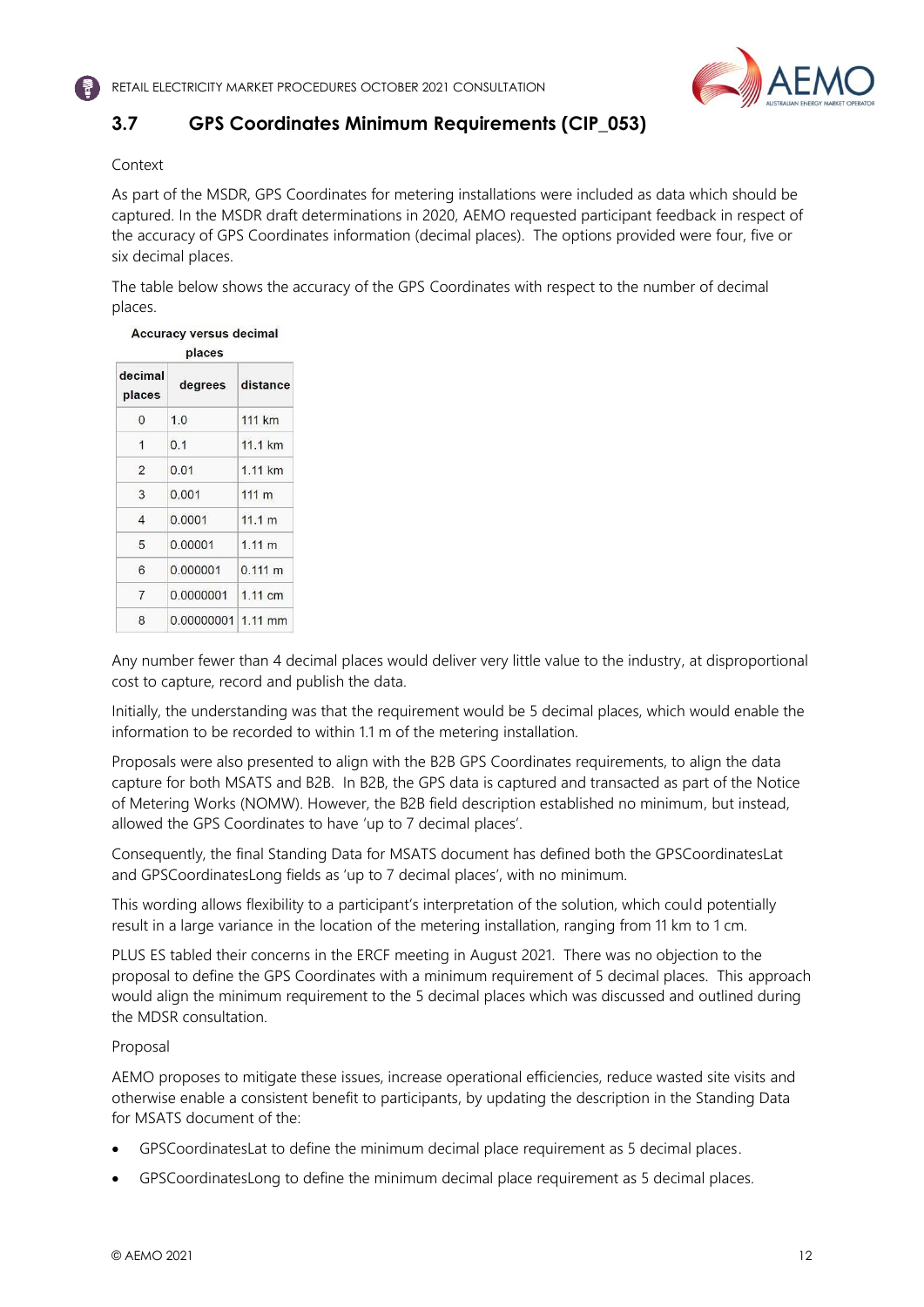



Further, AEMO proposes to allow the 7 decimal places allocation, for those participants who may have already built or implemented a GPS Coordinate solution.

| Document                          | Section Description                                                                                  |
|-----------------------------------|------------------------------------------------------------------------------------------------------|
| Standing Data for<br><b>MSATS</b> | Table 3   Minimum requirement for GPS Coordinates defined as being<br>between 5 and 7 decimal places |

## <span id="page-13-0"></span>**3.8 Connection Configuration Clarification**

#### Context

AEMO's MSDR Final Determination, published on 7 September 2020, introduced a new field, Connection Configuration, which is defined as follows.

Two-character code to denote information about the configuration of the connection point. First Character = Connection Type  $H = H$ igh voltage (as defined in the NER)  $L =$  Low voltage (lower than the threshold defined for high voltage in the NER) Second Character = Phases In Use  $1 =$  Single Phase  $2 = Two-Phase$ 3 = Three-Phase

This field was initially located within the NMI Data table, as a mandatory field, to be populated by the LNSP. The Second Character is defined as the phases available at the connection point, rather than literal phases in use. For example, if a premise has a 3-phase service main to its connection point, but only actually uses 1 phase at the metering installation, then the second character would be 3, not 1. The MSDR intends to enable the sharing of key information, to minimise wasted site visits by MPs. In the above example, the MP would not know whether the existing metering installation is connected as single phase or three-phase. Accordingly, the MP would be unable to appropriately quote, or to know which meter is required, without a site visit in advance.

These circumstances make the information in the field unreliable for market operations. Consequently, the LNSP would be obliged to maintain this information for little benefit.

The Electricity Retail Market Procedures March 2021 consultation proposed to:

- Redefine 'Connection Configuration' as 'Phases in Use', instead of phases available at the connection point.
- Instantly overwrite the current definition, thereby improving operational efficiency, because its implementation is expected to coincide with the effective date of Stage 1 of MSDR.

This proposal was not endorsed by a majority of respondents and was subsequently rejected. However, ongoing discussions in the ERCF have highlighted the need to clarify rather than change the Connection Configuration field.

The ERCF agreed to retain the principles that:

- The field should continue to have two characters, as outlined above.
- The LNSP should continue to be responsible for the field.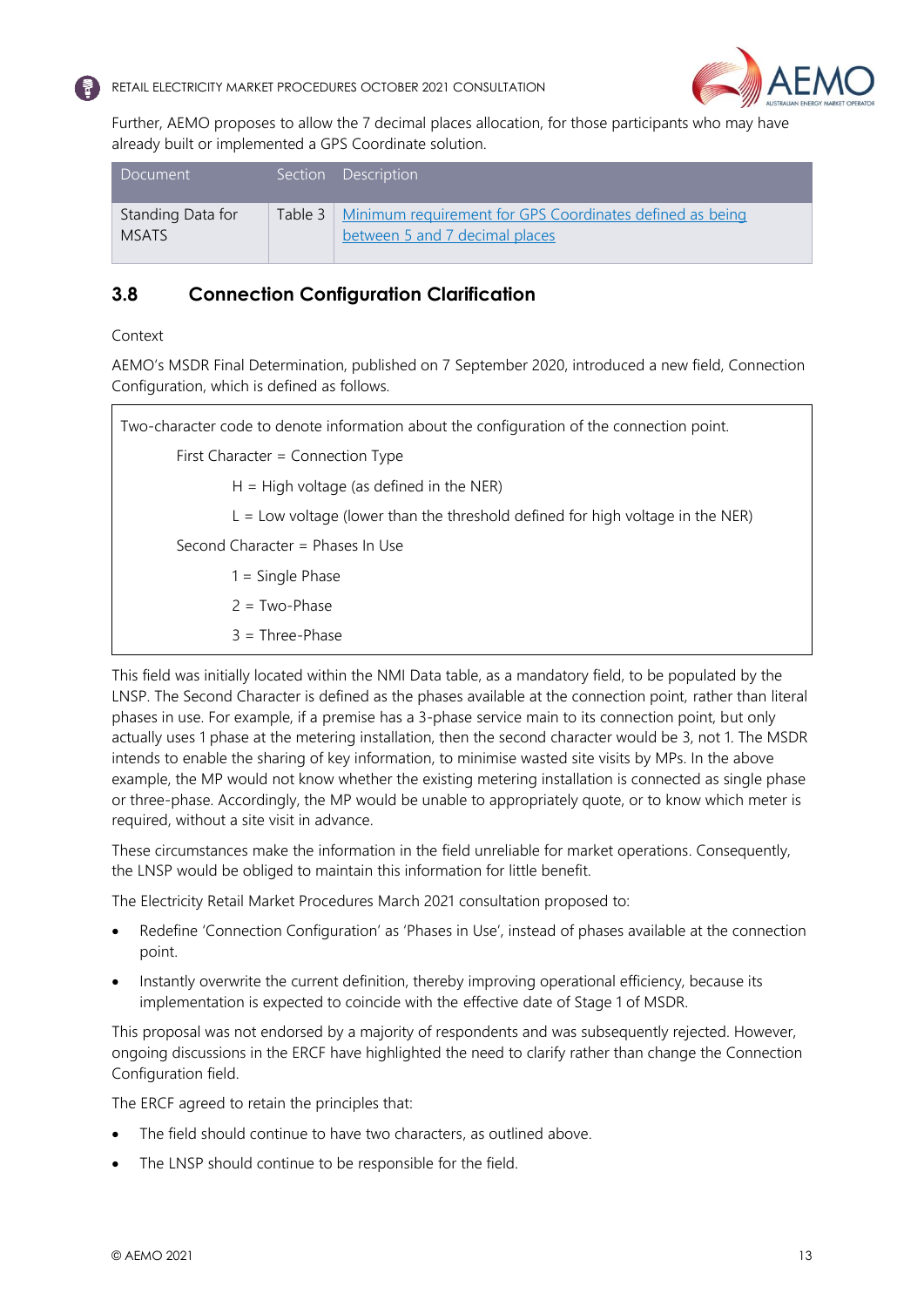



#### Proposal

The ERCF also agreed to propose that:

- A note should be included to provide guidance to the field, which states that 'Information registered with a Greenfield NMI may be subject to change during the connection process', reflecting the fact that the phases available may change over time.
- The 'Phase' value will refer to 'Phases to the NMI', rather than to the meter.

This Change will improve clarity within the market and operational efficiency.

| I Document' | Section Description                                                   |
|-------------|-----------------------------------------------------------------------|
|             | Standing Data for MSATS   Table 6   Statements added as set out above |

## <span id="page-14-0"></span>**3.9 WIGS Clarification**

Context

AEMO has noted an inconsistency between WIGS Procedure and the NER with regards to changing MDP. Currently, the WIGS Procedure states that the Current MC may Initiate a Change Request to change an MDP for a transmission network connection point. The correct reference should be to AEMO.

Proposal

AEMO proposes to update the WIGS Procedure to align it to the NER, as follows.

|             |       | Document Section Description                                                                                                                                 |
|-------------|-------|--------------------------------------------------------------------------------------------------------------------------------------------------------------|
| <b>WIGS</b> | 8.2.1 | Added references to AEMO initiating roles                                                                                                                    |
|             | 824   |                                                                                                                                                              |
| <b>WIGS</b> | 823   | Removed references to the Current MC initiating a Change Request for<br>transmission network connection points, added references to AEMO initiating<br>roles |

## <span id="page-14-1"></span>**4. PROCEDURES TO BE CONSOLIDATED**

The Proposals involve the consolidation of previously-consulted versions of the Procedures, for the purposes of providing additional clarity. These Procedures changes have already been the subject of formal consultations. Accordingly, AEMO is not requesting comment on these Procedures, other than to rectify any potential consolidation errors. Text that has been removed or reformatted and links that have been updated have not been noted in this Issues Paper, as these changes have already been consulted on and do not require feedback.

A summary of the Procedures to be consolidated is included in the Executive Summary of this Issues Paper.

## <span id="page-14-2"></span>**4.1 CATS PROCEDURE**

Proposal

The Proposal is to consolidate Versions 4.921-5.0 to CATS Procedure 5.1.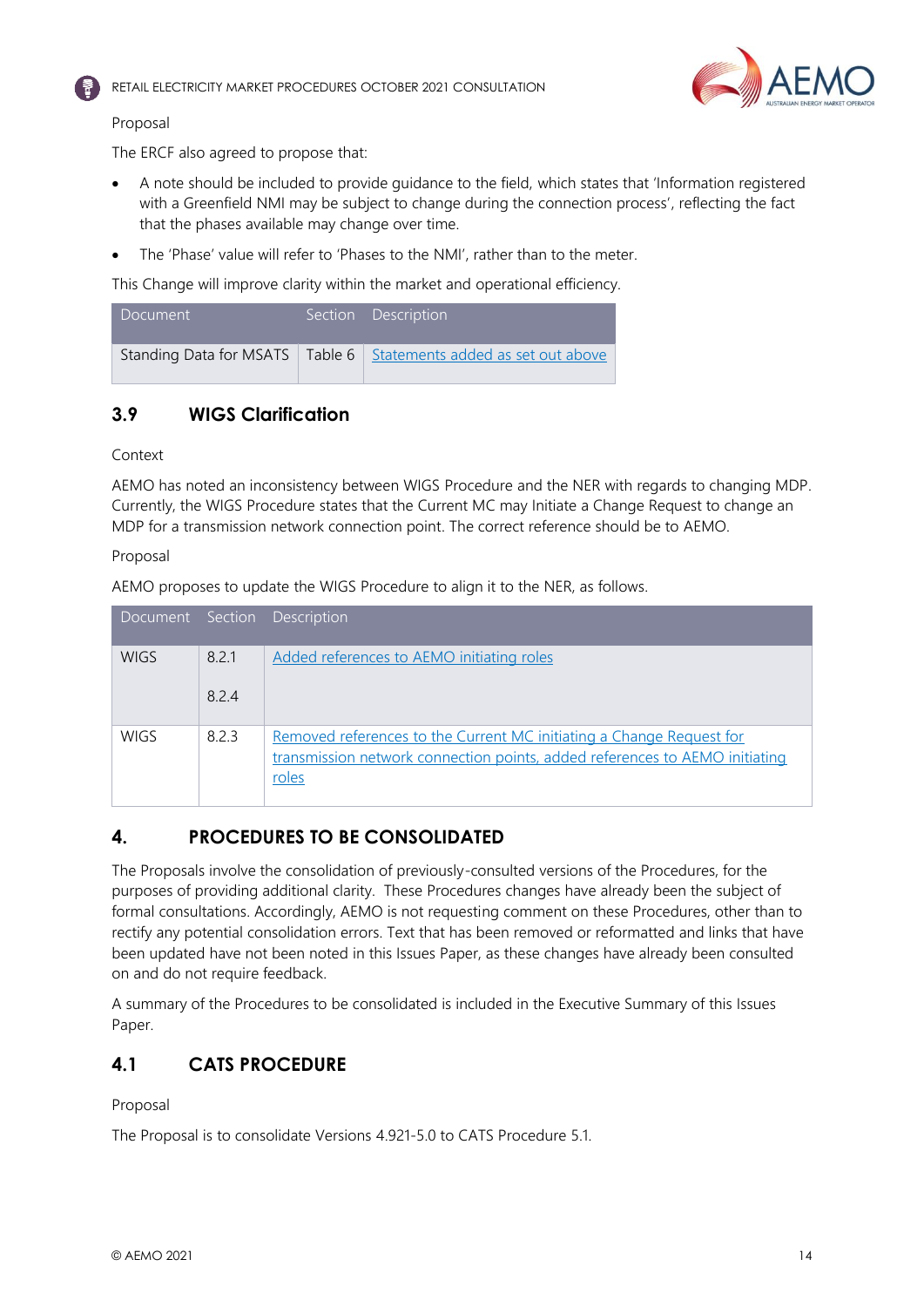

| Version | <b>Effective Date</b> | Summary of Changes                                                                                                                                                                          |
|---------|-----------------------|---------------------------------------------------------------------------------------------------------------------------------------------------------------------------------------------|
| 4.921   | 24 October 2021       | v.913 and v4.92 Consolidated                                                                                                                                                                |
| 4.93    | 1 May 2022            | MSATS Standing Data Review Phase 1 – New and amended fields                                                                                                                                 |
| 4.94    | 1 May 2022            | Updated to include changes for the Metering ICF Package 2020 consultation, the                                                                                                              |
|         |                       | changes are for the following Information Change Requests (ICFs):                                                                                                                           |
|         |                       | ICF_013 Change Cancellation Timeframe for CR6800<br>ICF_016 Reinstate the MC Objection of "BadParty" for Victorian SMALL NMIs<br>ICF 031 Definitions of SMALL and LARGE NMI Classifications |
| 4.95    | 1 May 2022            | Updated as part of Retail Electricity Market Procedures March 2021 Consultation for                                                                                                         |
|         |                       | ICF_037 Redefinition of 'Connection Configuration'                                                                                                                                          |
| 5.0     | 1 May 2022            | Updated to incorporate National Electricity Amendment (Global settlement and                                                                                                                |
|         |                       | market reconciliation) Rule 2018 No. 14                                                                                                                                                     |
| 5.1     | 1 May 2022            | NREG and GENERATR NMI Classifications (CIP_050) updated. Consolidated v4.921,                                                                                                               |
|         |                       | v4.93, v4.94, v4.95 and v5.0 as part of Retail Electricity October consultation.                                                                                                            |

The Changes are as follows:

Q

| Section                                                                           | Description                                                                |
|-----------------------------------------------------------------------------------|----------------------------------------------------------------------------|
| $\cdot$ 2.<br>2.6<br>2.9<br>2.10<br>2.11<br>3<br>$\overline{4}$<br>$\overline{7}$ | <b>Global Settlement-related changes</b>                                   |
| 2.2<br>2.3<br>2.5<br>2.6                                                          | <b>Added Shared Fuse obligations</b>                                       |
| 2.9                                                                               | <b>GNAF obligations for AEMO added</b>                                     |
| 2.10<br>2.11                                                                      | Updated change cancellation timeframe for CR6800                           |
| 4.1                                                                               | References to unstructured addresses removed                               |
| 4.8                                                                               | <b>BADPARTY objections clarified for Victoria</b>                          |
| 4.9                                                                               | NMI classification references updated                                      |
| 9.1.4                                                                             | Added Connection Configuration, Shared Isolation Point Flag and other MSDR |
| 9.2.4                                                                             | obligations                                                                |
| 9.3.4                                                                             |                                                                            |
| 9.4.4                                                                             |                                                                            |
| 10.1.4                                                                            |                                                                            |
| 10.2.4<br>10.3.4                                                                  |                                                                            |
| 10.4.4                                                                            |                                                                            |
| 10.5.4                                                                            |                                                                            |
| 12.2.4                                                                            |                                                                            |
| 12.2.5                                                                            |                                                                            |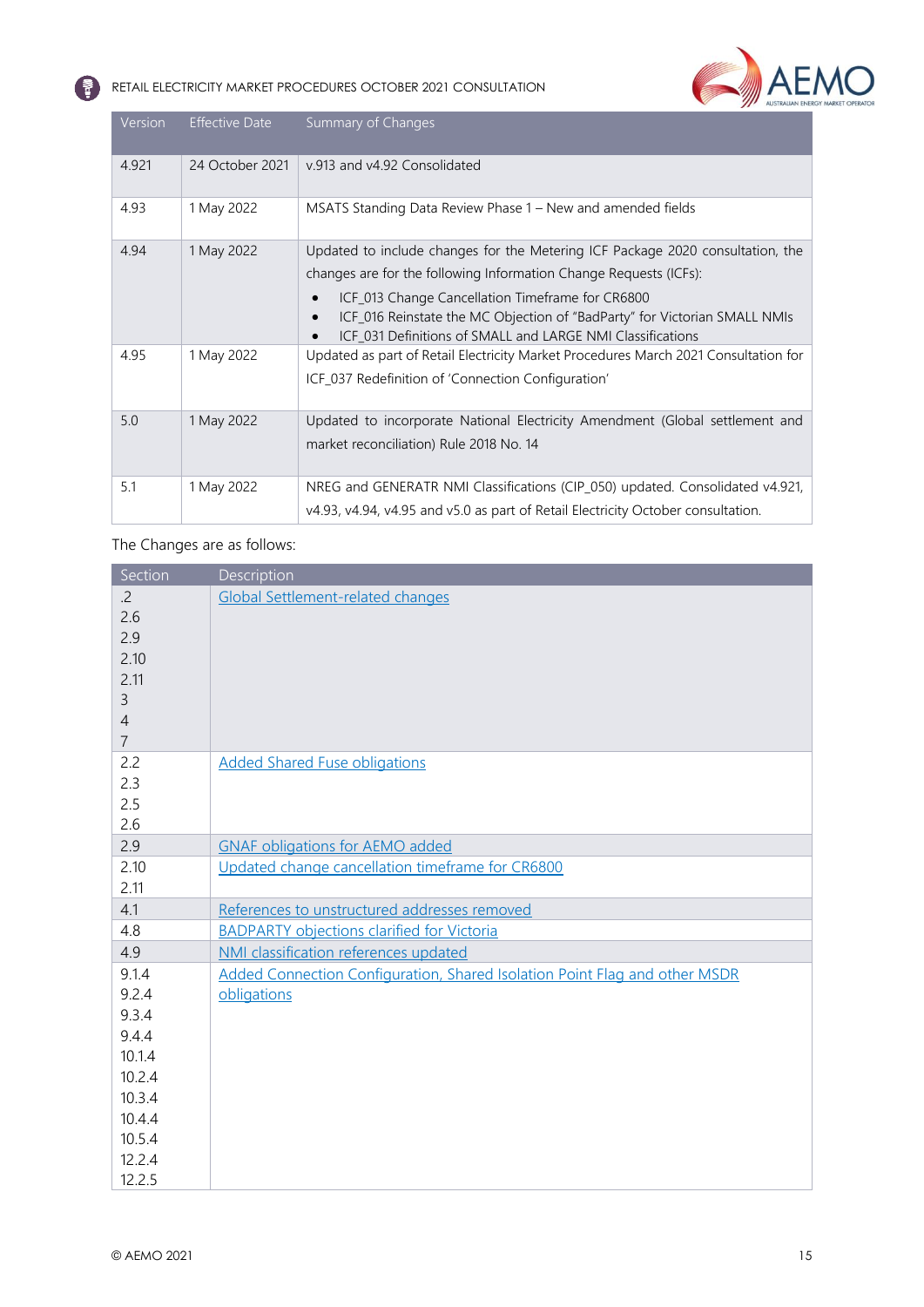



| Section | <b>Description</b>                    |
|---------|---------------------------------------|
| 12.3.4  |                                       |
| 12.5.4  |                                       |
| 15.1.4  |                                       |
| CATS    | Tables updated with reference to MSDR |
| Tables  |                                       |

## <span id="page-16-0"></span>**4.2 WIGS PROCEDURE**

#### Proposal

The Proposal is to consolidate Versions 4.921-5.0 to WIGS Procedure 5.1.

| Version | <b>Effective Date</b> | Summary of Changes                                                                                                                        |
|---------|-----------------------|-------------------------------------------------------------------------------------------------------------------------------------------|
| 4.921   | 24 October 2021       | v4.913 and v4.92 Consolidated                                                                                                             |
| 4.93    | 1 May 2022            | MSDR Phase 1 – New and amended fields                                                                                                     |
| 4.94    | 1 May 2022            | Version control to align to the CATS Procedure                                                                                            |
| 4.95    | 1 May 2022            | Updated as part of Retail Electricity Market Procedures March 2021 Consultation for<br>ICF_037 Redefinition of 'Connection Configuration' |
| 5.0     | 1 May 2022            | Updated to incorporate National Electricity Amendment (Global settlement and market<br>reconciliation) Rule 2018 No. 14.                  |
| 5.1     | 1 May 2022            | Clarified changing MDP roles, consolidated v4.921, v4.93, v4.94, v4.95 and v5.0 as part<br>of Retail Electricity October consultation.    |

#### The Changes are as follows:

| Section | Description                                                                           |
|---------|---------------------------------------------------------------------------------------|
| 4.1.4   | Added and updated MSDR obligations and change request updates regarding LNSP and      |
| 4.2.4   | MPB requirements and TNI2 references                                                  |
| 4.3.4   |                                                                                       |
| 5.1.4   |                                                                                       |
| 5.2.4   |                                                                                       |
| 5.3.4   |                                                                                       |
| 5.4.4   |                                                                                       |
| 7.1.4   |                                                                                       |
| 7.2.3   |                                                                                       |
| 9.1.4   |                                                                                       |
| 7.2.3   |                                                                                       |
| 2.1.2   | Global Settlement (GS)-related changes such as ENLRs and NMI Classification Codes and |
| 2.1.6   | document restructuring.                                                               |
| 2.2.2   |                                                                                       |
| 2.2.3   |                                                                                       |
| 3.1.2   |                                                                                       |
| 4.1.2   |                                                                                       |
| 4.1.7   |                                                                                       |
| 4.1.8   |                                                                                       |
| 4.3.6   |                                                                                       |
| 4.3.7   |                                                                                       |
| 5.2.2   |                                                                                       |
| 5.2.7   |                                                                                       |
| 5.3.2   |                                                                                       |
| 6.3.2   |                                                                                       |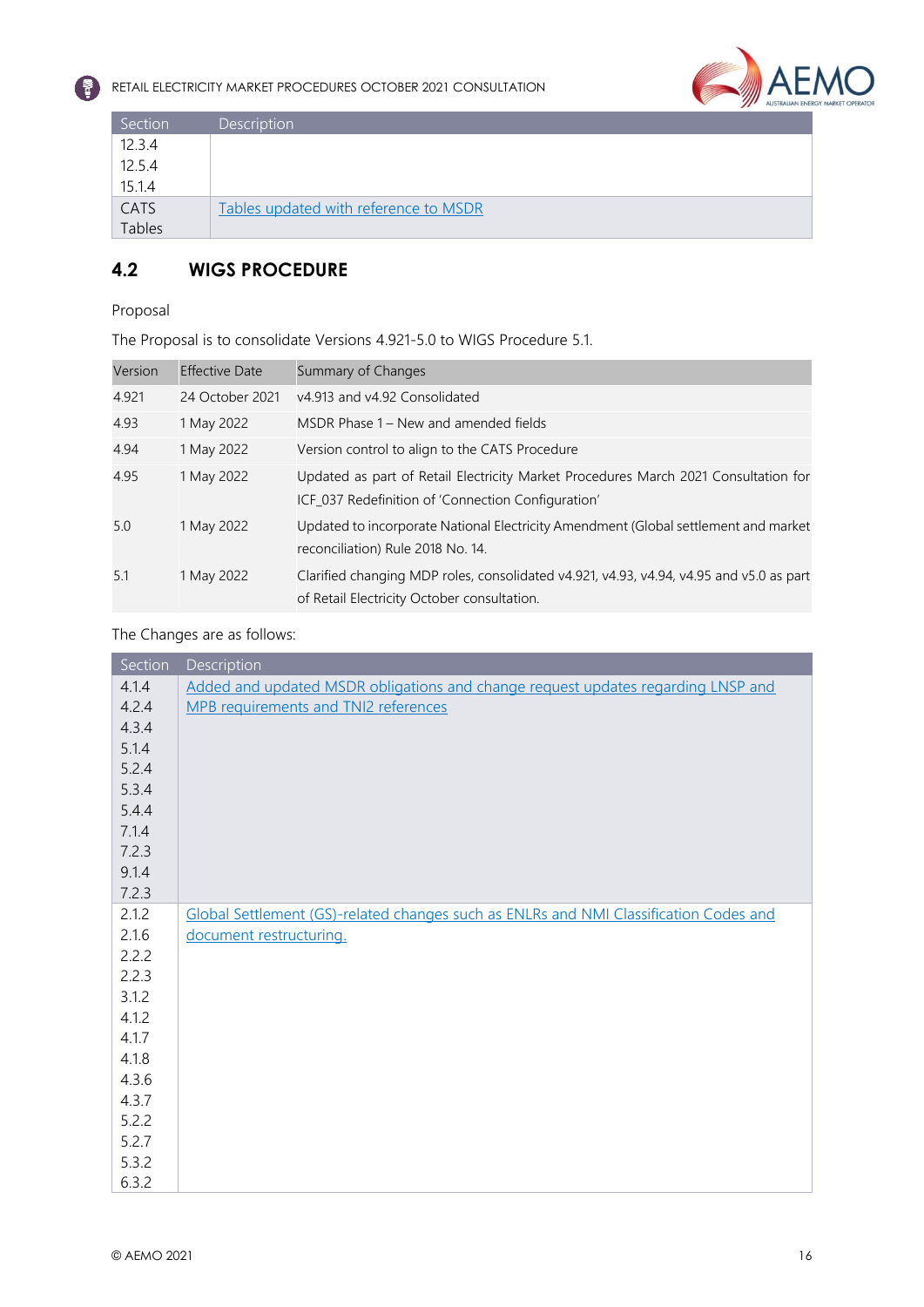

| Section | Description |
|---------|-------------|
| 6.3.4   |             |
| 7.1.9   |             |
| 7.1.10  |             |
| 7.3.2   |             |
| 7.3.7   |             |
| 8.1.4   |             |
| 8.2.1   |             |
| 8.2.2   |             |
| 8.2.3   |             |
| 8.2.4   |             |
| 8.2.9   |             |
| 8.3.5   |             |
| 8.4.2   |             |
| 8.4.6   |             |
| 8.5.5   |             |
| 8.6.6   |             |
| 9.2.1   |             |
| 9.2.2   |             |
| 10.1.1  |             |
| 10.1.5  |             |

# <span id="page-17-0"></span>**4.3 Metrology Procedure Part A**

#### Proposal

## The Proposal is to consolidate Versions 7.01-7.31 to Metrology Procedure Part A 7.4.

| Version | <b>Effective Date</b> | Summary of Changes                                                                                                                                                                                                                                                                                                      |
|---------|-----------------------|-------------------------------------------------------------------------------------------------------------------------------------------------------------------------------------------------------------------------------------------------------------------------------------------------------------------------|
| 7.01    | 1 October 2021        | V6.05 and v7.0 consolidated                                                                                                                                                                                                                                                                                             |
| 7.1     | 1 May 2022            | Updated to incorporate National Electricity Amendment (Global Settlement and Market<br>Reconciliation) Rule 2018 No 14                                                                                                                                                                                                  |
| 7.3     | 1 May 2022            | Updated to incorporate National Electricity Amendment (Introduction of metering<br>coordinator planned interruptions) Rule 2020 No. 7.                                                                                                                                                                                  |
| 7.31    | 1 May 2022            | Updated to include changes for the Metering ICF Package 2020 consultation, the<br>changes are for the following Information Change Requests (ICFs):<br>ICF_019 Metrology Procedure sampling methodology<br>ICF_020 Changes to the clause 4.2 of the SLP to avoid confusion with the terms<br>validation vs verification |
| 7.4     | 1 May 2022            | Clarified clauses and updated Australian Standard References. Consolidated versions<br>v7.1, v7.3 and v7.31 according to October Retail Electricity Consultation.                                                                                                                                                       |

#### The Changes are as follows.

| Section | Description                           |
|---------|---------------------------------------|
| Various | Grammar changes                       |
| 3.1     | References to International Standards |
| 3.3     | Passwords clarification               |
| 13      | Minor clarifications                  |
|         |                                       |
|         |                                       |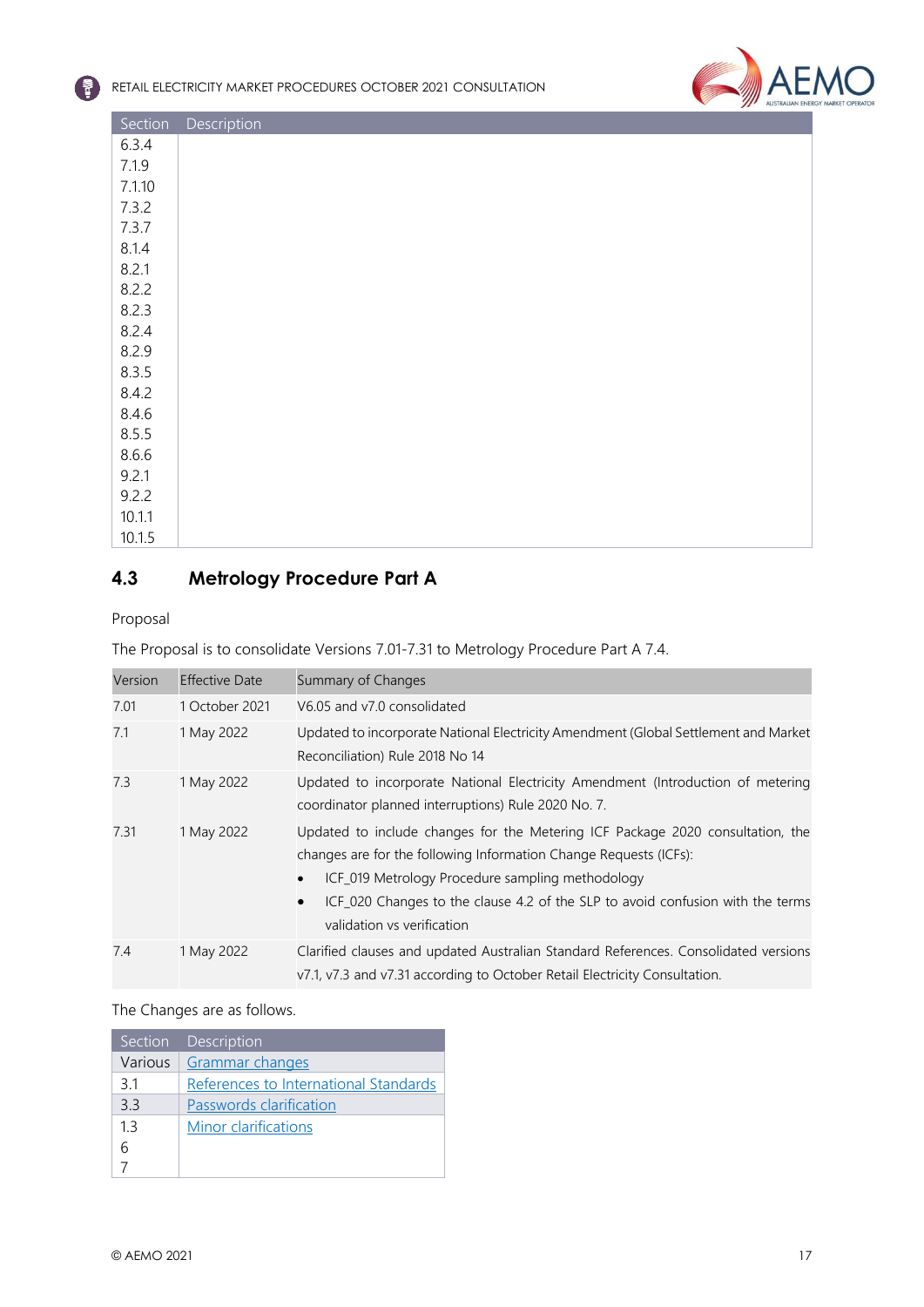

| Section | Description                     |
|---------|---------------------------------|
| 3.4     | <b>GS-related changes</b>       |
| 12.3    |                                 |
| 12.4    |                                 |
| 12.5    |                                 |
| 12.7    |                                 |
| 14      | <b>Shared Fuse Arrangements</b> |

# <span id="page-18-0"></span>**4.4 Metrology Procedure Part B**

## Proposal

The Proposal is to consolidate Versions 7.021-7.31 to Metrology Procedure Part B. 7.4

| Version | <b>Effective Date</b> | Summary of Changes                                                                                                                                                                                                                                                  |
|---------|-----------------------|---------------------------------------------------------------------------------------------------------------------------------------------------------------------------------------------------------------------------------------------------------------------|
| 7.021   | 24 October 2021       | v7.011 and v7.02 Consolidated                                                                                                                                                                                                                                       |
| 7.03    | 1 May 2022            | Updated to include changes for the Metering ICF Package 2020 consultation, the<br>changes are for the following Information Change Requests (ICFs):<br>ICF_020 Changes to the clause 4.2 of the SLP to avoid confusion with the<br>terms validation vs verification |
| 7.1     | 1 May 2022            | Updated to incorporate National Electricity Amendment (Global Settlement and Market<br>Reconciliation) Rule 2018 No 14                                                                                                                                              |
| 7.2     | 1 May 2022            | Updated to include changes for the Metering ICF Package 2020 consultation, the<br>changes are for the following Information Change Requests (ICFs):<br>ICF 021 Removal of End User Details from the Inventory table                                                 |
| 7.21    | 1 May 2022            | Updated to reflect:<br>inclusion of Cross Boundary inflow to a Profile Area in NSLP calculation, and<br>detail of Scaling Factors that are currently used in CLP calculation<br>$\bullet$                                                                           |
| 7.3     | 1 May 2022            | Consolidated v7.021, v7.03, v7.1, v7.2 and v7.21 as part of Retail Electricity October 2021<br>Consultation.                                                                                                                                                        |

#### The Changes are as follows:

| Section | Description                       |
|---------|-----------------------------------|
| 2.2     | Global Settlement-related updates |
| 2.5     |                                   |
| 3.2     |                                   |
| 3.3     |                                   |
| 3.3.6   |                                   |
| 3.3.8   |                                   |
| 4.2     |                                   |
| 4.3     |                                   |
| 4.3.3   |                                   |
| 4.3.5   |                                   |
| 4.3.6   |                                   |
| 5.2     |                                   |
| 5.2.1   |                                   |
| 5.2.6   |                                   |
| 5.3     |                                   |
| 5.3.4   |                                   |
| 5.3.6   |                                   |
| 6.1     |                                   |
| 6.2     |                                   |
| 6.2.4   |                                   |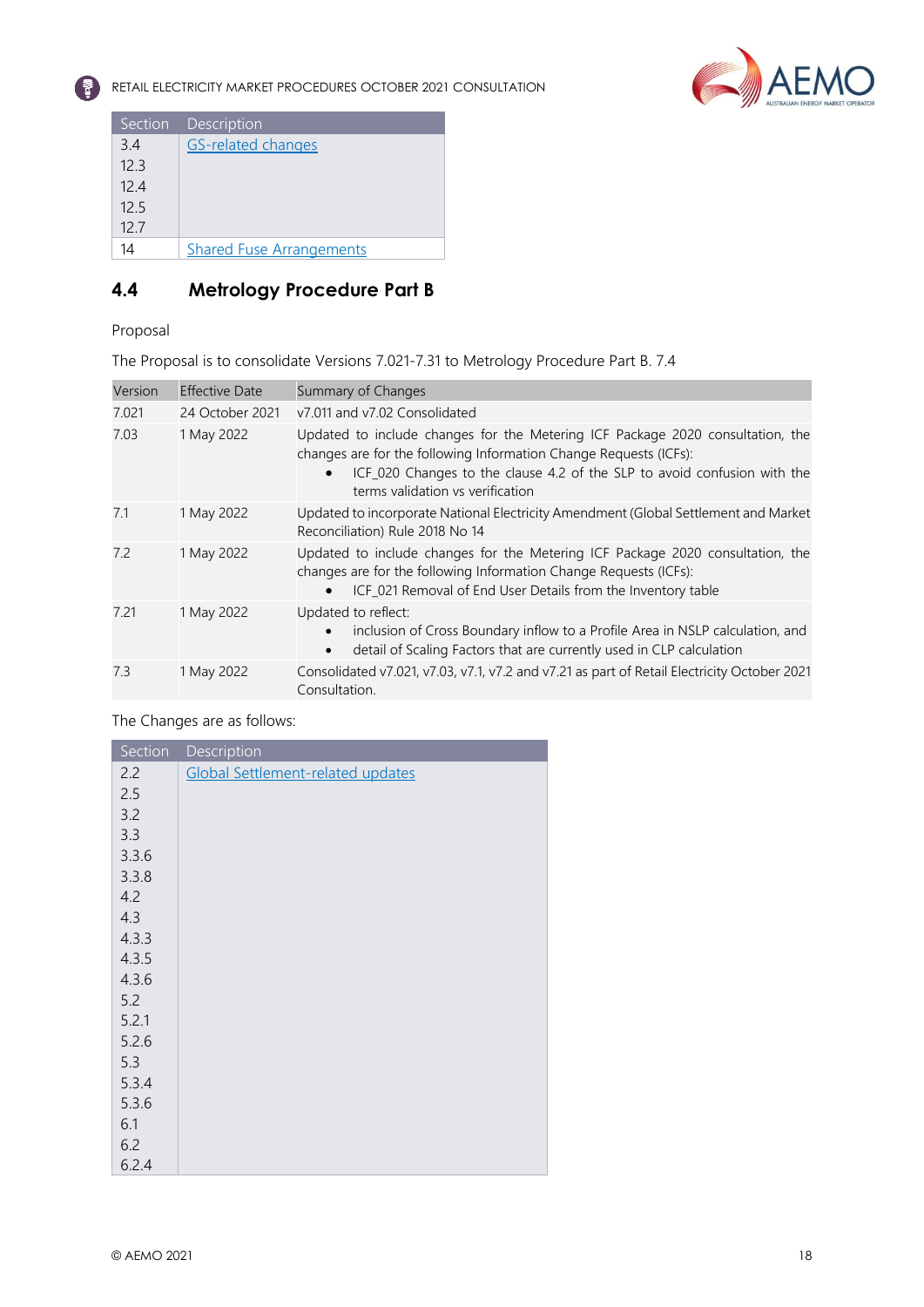

| Section | Description                                            |
|---------|--------------------------------------------------------|
| 11.1    |                                                        |
| 11.2    |                                                        |
| 11.4    |                                                        |
| 11.5    |                                                        |
| 12.3    |                                                        |
| 12.4    |                                                        |
| 13      |                                                        |
| 13.2.1  |                                                        |
| 13.2.2  |                                                        |
| 13.3.2  |                                                        |
| 13.5.2  |                                                        |
| 14.2.2  |                                                        |
| 14.3    |                                                        |
| 4.3.6   | <b>Clerical clarifications</b>                         |
| 11.3    | Scaling Factors & Cross Boundary inflow clarifications |
| 11.4    |                                                        |
| 12.4    |                                                        |
| 13.1.2  |                                                        |
| 13.2.1  |                                                        |
| 13.2.2  |                                                        |
| 9       | Clarification of 'Verification' and 'Validation'       |

## **4.5 MDM Procedures**

Proposal

The Proposal is to consolidate Versions 4.1-4.2 to MDM Procedures 4.3.

| Version | <b>Effective Date</b> | Summary of Changes                                                                                                                                                                         |
|---------|-----------------------|--------------------------------------------------------------------------------------------------------------------------------------------------------------------------------------------|
| 4.1     | 1 October 2021        | Added description of 5-minute profile (5MLP) application to 15 and 30-minute<br>metering data<br>• Added detail of RM25 and RM46 Reports<br>• Identifies how parties can access RM Reports |
| 4.2     | 1 May 2022            | Updated to reflect inclusion of Cross Boundary inflow to a Profile Area in the NSLP<br>calculation                                                                                         |
| 4.3     | 1 May 2022            | Consolidated v4.0, 4.1 and v4.2 as part of Retail Electricity October 2021 Consultation.                                                                                                   |

The Changes are as follows:

- Added description of 5-minute profile (5MLP) application to 15 and 30-minute metering data.
- Added detail of RM25 and RM46 Reports.
- Identifies how parties can access RM Reports.
- Updated to reflect inclusion of Cross Boundary inflow to a Profile Area in the NSLP calculation.

The Changes are detailed as follows.

| Section                           | Description                                     |
|-----------------------------------|-------------------------------------------------|
| 3.2 Setup Functionality           | Section 3.2.3 Characteristics of the 5MLP added |
| 3.2.3                             | <b>SMLP and RM Reports changes.</b>             |
| 9.14                              |                                                 |
| 3.2.4 Characteristics of the NSLP | Note added to (a)                               |
| 3.2.10 Parameters for Settlement  | 5MLP and CLP added to section (b) (iii)         |
| Types                             |                                                 |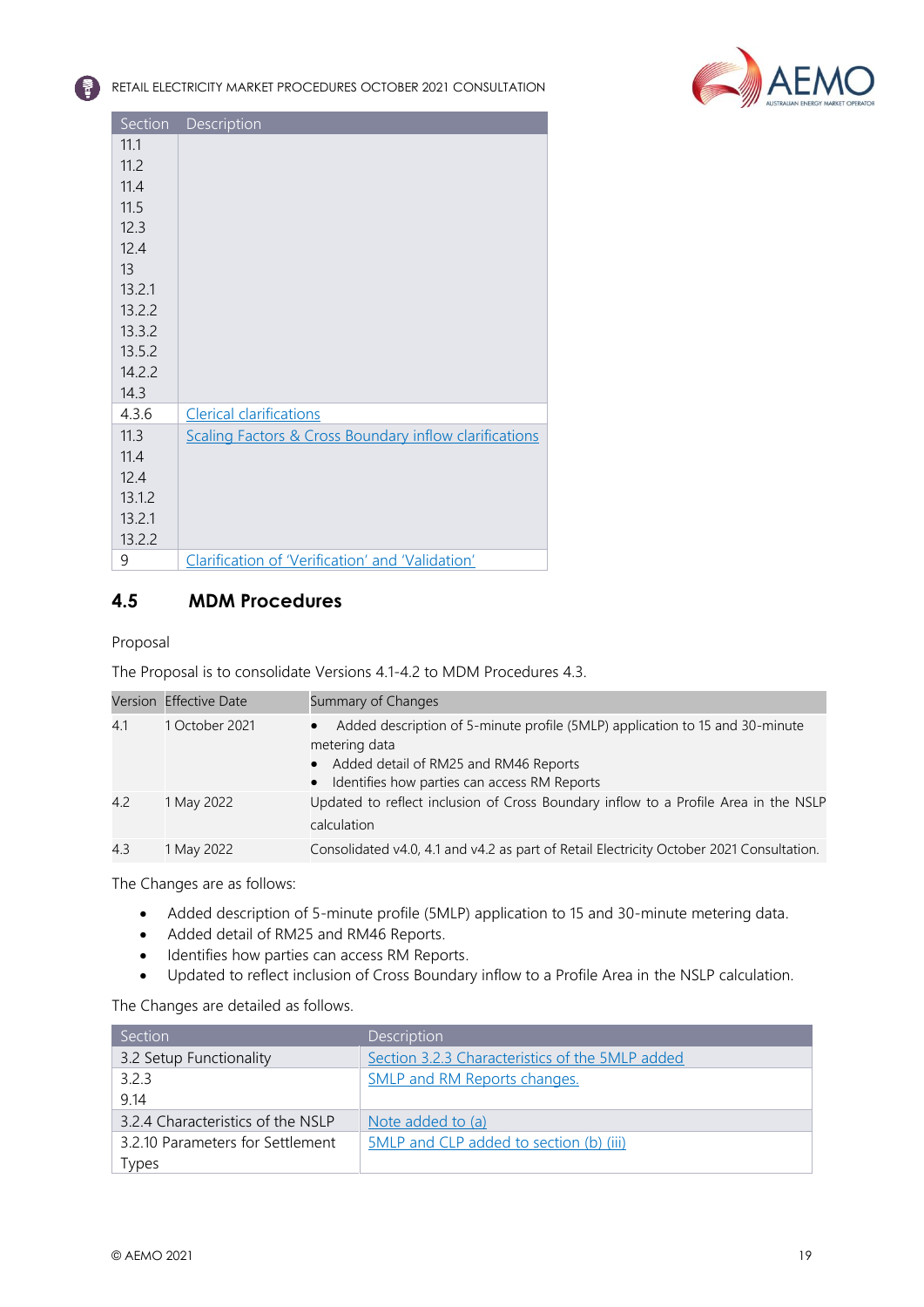

| Section                        | Description                                             |
|--------------------------------|---------------------------------------------------------|
| 3.2.19 Unaccounted for energy  | Note added                                              |
| (UFE)                          |                                                         |
| 3.2.18 Processing Overview (b) | 5MLP wording added, referred section numbers amended to |
| Step 3                         | 3.2.4 and 3.2.6                                         |
|                                | <b>Figure 2 Updated</b>                                 |
| 9.1 Introduction               | New paragraph added for new reports. Note section added |

## <span id="page-20-0"></span>**4.6 RoLR Processes**

Proposal

The Proposal is to consolidate Versions 2.0 – 2.2 into RoLR Processes v2.3.

| Version | <b>Effective Date</b> | Summary of Changes                                                                        |
|---------|-----------------------|-------------------------------------------------------------------------------------------|
| 2.0     | 1 May 2022            | Updated to incorporate National Electricity Amendment (Global Settlement and Market       |
|         |                       | Reconciliation) Rule 2018 No 14 into Part A                                               |
| 2.1     | 1 May 2022            | Updated to include changes for the Metering ICF Package 2020 consultation, the changes    |
|         |                       | are for the following Information Change Requests (ICFs):                                 |
|         |                       | ICF_028 Remove Failed Retailer MSATS user access<br>$\bullet$                             |
|         |                       | • Reference corrections                                                                   |
| 2.2     | 1 May 2022            | Updated to incorporate National Electricity Amendment (Global Settlement and Market       |
|         |                       | Reconciliation) Rule 2018 No 14 into Part B                                               |
| 2.3     | 1 May 2022            | Consolidated v2.0, v2.1 and v2.2 as part of Retail Electricity October 2021 Consultation. |

The Changes are as follows:

- V2.0 Updated to incorporate National Electricity Amendment (Global Settlement and Market Reconciliation) Rule 2018 No 14 into Part A.
- V2.1 Updated to include changes for the Metering ICF Package 2020 consultation, the changes are for the following Information Change Requests (ICFs):
	- ICF\_028 Remove Failed Retailer MSATS user access.
	- Reference corrections.
- V2.2 Updated to incorporate National Electricity Amendment (Global Settlement and Market Reconciliation) Rule 2018 No 14 into Part B.

The Changes are detailed as follows.

| Section                  | Description                                                                 |
|--------------------------|-----------------------------------------------------------------------------|
| 6.1 AEMO Obligations (d) | Step 13 removed                                                             |
| 12.2 AEMO Obligations    | "(i.e. where the Failed Retailer is the Current ENLR and the Current FRMP)" |
| (e)                      | wording removed                                                             |
| 13.3 AEMO Obligations    | Wording changed to "The New FRMP is the Participant ID specified by the     |
| $(iv)$ $(D)$             | Regulator                                                                   |
| Throughout Document      | LR updated to ENLR in various places                                        |
| 104.5 RoLR Obligations   | Wording to include "LNSP, MC, MP, MDP and other relevant participants"      |
| 105.1 Application        | Bullet points added to include MC, MP and MDP                               |
| Table 105-A              | Updated to include MC, MP and/or MDP as relevant                            |

## <span id="page-20-1"></span>**4.7 Glossary and Framework**

Proposal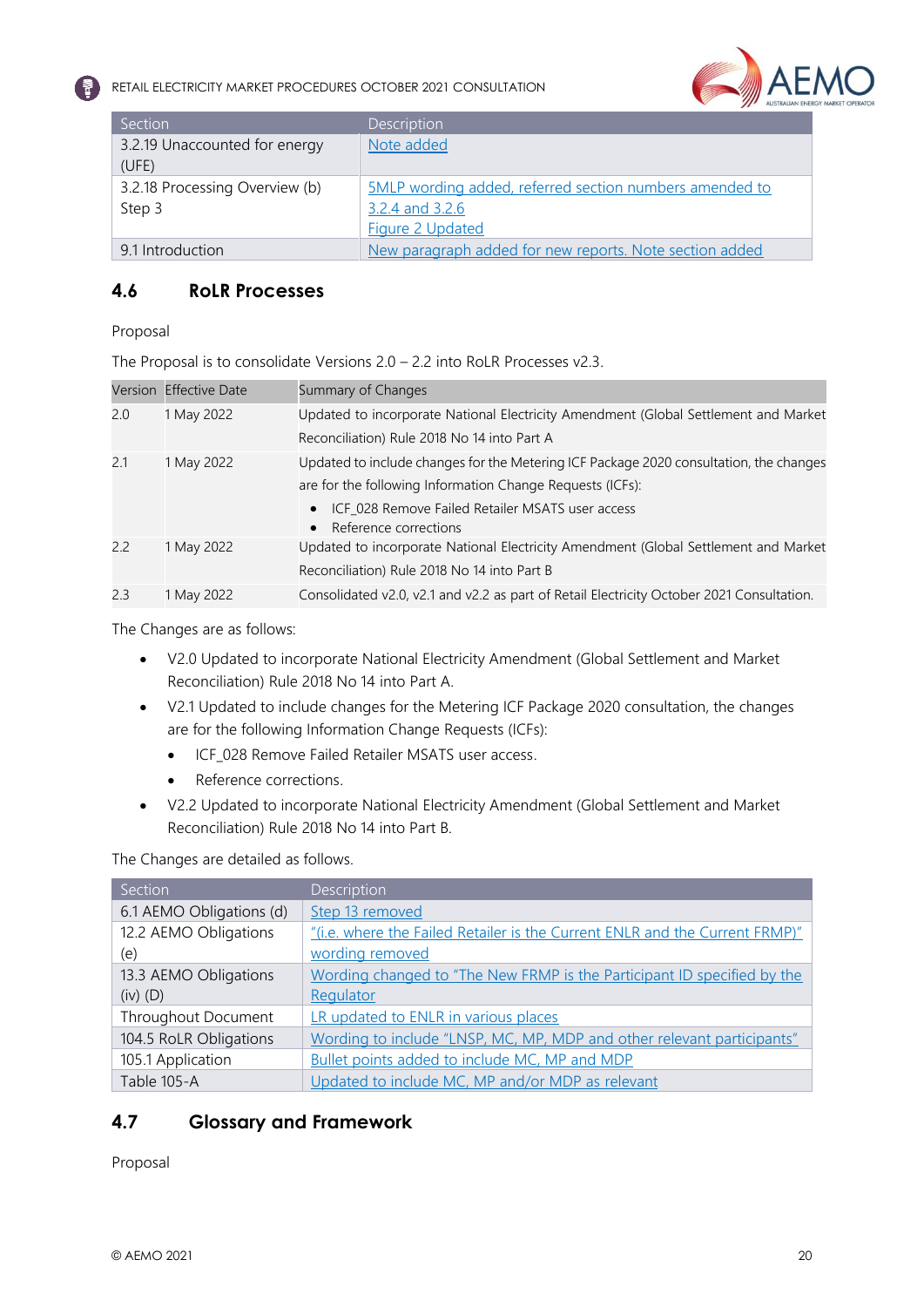



The Proposal is to consolidate Versions 3.31-3.41 below versions into Glossary and Framework v3.5.

| Version | <b>Effective Date</b> | Summary of Changes                                                                                           |  |
|---------|-----------------------|--------------------------------------------------------------------------------------------------------------|--|
| 3.31    | 24 October 2021       | v3.2 and v3.3 Consolidated                                                                                   |  |
| 3.4     | 1 May 2022            | MSATS Standing Data Review - New and amended fields                                                          |  |
| 3.41    | 1 May 2022            | Updated to include changes for the Metering ICF Package 2020 consultation, the                               |  |
|         |                       | changes are for the following Information Change Requests (ICFs):                                            |  |
|         |                       | ICF_020 Changes to the clause 4.2 of the SLP to avoid confusion with the<br>terms validation vs verification |  |
| 3.5     | l May 2022            | Consolidated v3.31, v3.4 and v3.41.                                                                          |  |

The Changes are as follows:

- V3.4 MSATS Standing Data Review New and amended fields.
- V3.41 Updated to include changes for the Metering ICF Package 2020 consultation, in respect of Information Change Requests (ICFs) regarding : ICF\_020 Changes to the clause 4.2 of the SLP, to avoid confusion with the terms validation vs verification.

The Changes are detailed as follows.

| Section      | Description                                                           |
|--------------|-----------------------------------------------------------------------|
| 5.0 Glossary | Definition of Controlled Load edited to include "a network device"    |
| 5.0 Glossary | Added - Shared Fuse Arrangement                                       |
| 5.0 Glossary | Spelling errors corrected for Special Site and Special Sites Document |
| 5.0 Glossary | Definition of Validation edited                                       |
| 5.0 Glossary | <b>Added - Verification</b>                                           |

## <span id="page-21-0"></span>**4.8 Standing Data for MSATS document**

#### Proposal

The Proposal is to consolidate Versions 4.52-5.1 into Standing Data for MSATS document v5.11.

| Version | <b>Effective</b> | Summary of Changes                                                                          |
|---------|------------------|---------------------------------------------------------------------------------------------|
|         | Date             |                                                                                             |
| 4.52    | 1 October        | v4.5 and v4.51 consolidation                                                                |
|         | 2021             |                                                                                             |
| 4.6     | 1 May            | MSATS Standing Data Review Phase 1 – New and amended fields                                 |
|         | 2022             |                                                                                             |
| 5.0     | 1 May            | Updated to incorporate amendments for National Electricity Amendment (Global                |
|         | 2022             | Settlement and Market Reconciliation) Rule 2018 No 14.                                      |
| 5.1     | 1 May            | Updated as part of Retail Electricity Market Procedures March 2021 Consultation for ICF_037 |
|         | 2022             | Redefinition of 'Connection Configuration'                                                  |
| 5.11    | 1 May            | Updated Controlled Load Enumerations, GPS Coordinates Minimum Requirements and              |
|         | 2022             | clarified connection configuration as part of Retail Electricity October 2021 consultation. |
|         |                  | Consolidated v4.52, v4.6, v5.0 and v5.1.                                                    |

#### The Changes are as follows.

| Section       | <b>Description</b>        |
|---------------|---------------------------|
| $\mathcal{P}$ | <b>GS-related changes</b> |
| 3.2           |                           |
| 4.1           |                           |
|               |                           |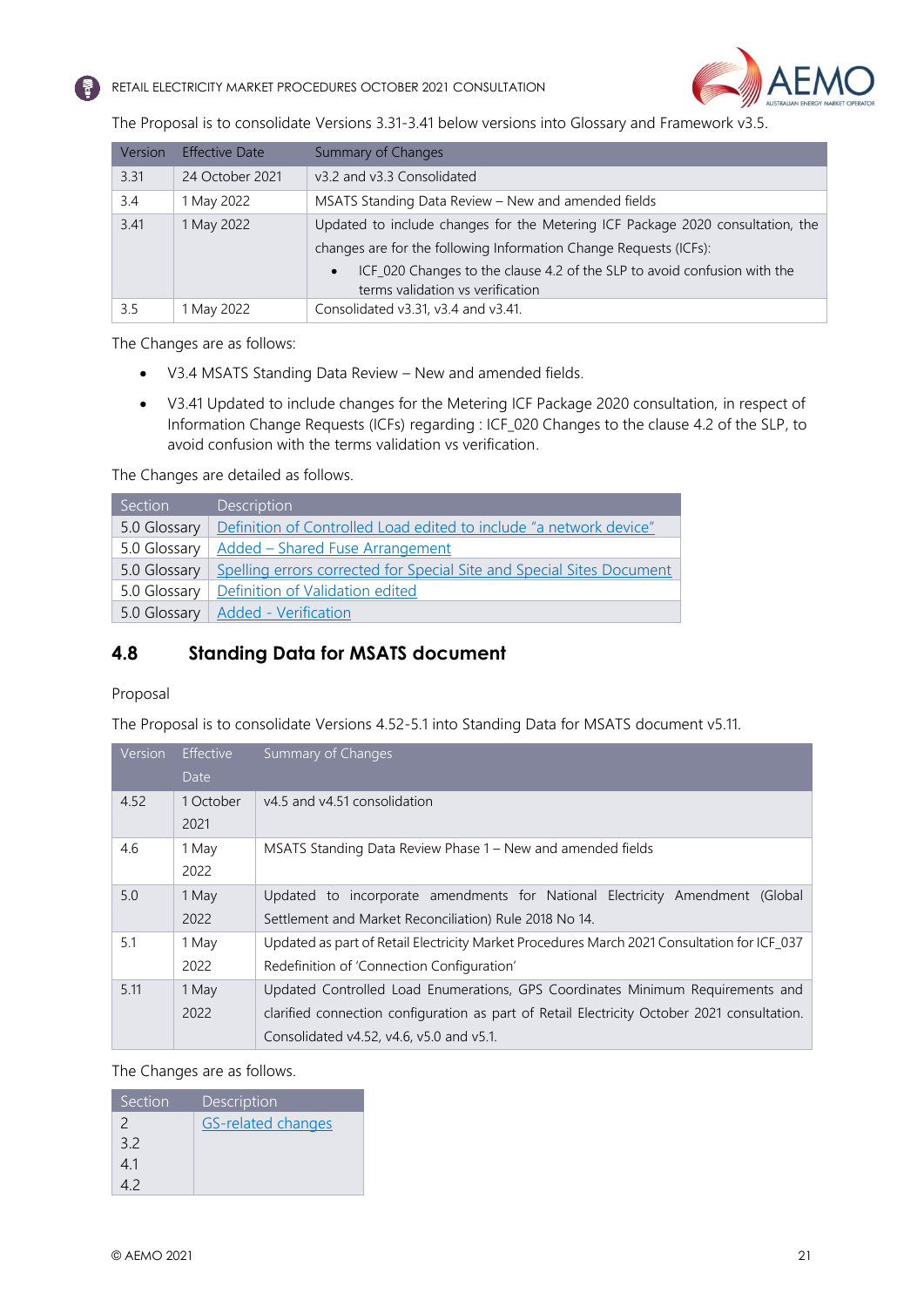



| Section              | Description                 |
|----------------------|-----------------------------|
| 4.3                  |                             |
| 5.1                  |                             |
| 5.2                  |                             |
| 5.3                  |                             |
| 6.1                  |                             |
| 6.2                  |                             |
| 6.3                  |                             |
| 7.1                  |                             |
| 7.2                  |                             |
| 7.3                  |                             |
| 8.1                  |                             |
| 8.2                  |                             |
| 8.3                  |                             |
| 9.1                  |                             |
| 9.2                  |                             |
| 9.3                  |                             |
| 10.2                 |                             |
| 10.3                 |                             |
| 11                   |                             |
| 13                   |                             |
| 14                   |                             |
| Table 3              | <b>MSDR-related changes</b> |
| Table 6              |                             |
| Table 8              |                             |
| Section 11           |                             |
| Table 26             |                             |
| Table 30             |                             |
| Table 32             |                             |
| Table 34<br>Table 36 |                             |
| Table 38             |                             |
| Table 40             |                             |
| Table 42             |                             |
| Table 44             |                             |
| Table 45             |                             |
| Table 48             |                             |
|                      |                             |
|                      |                             |
| Table 51<br>Table 54 |                             |

## <span id="page-22-0"></span>**5. SUMMARY OF PROCEDURE CHANGES AND CONSOLIDATIONS**

To help stakeholders and other interested parties to respond to this Issues Paper, AEMO has published draft versions of the Procedures included in this Consultation, which incorporate the Changes in accordance with the Proposals by proponents and AEMO.

The clean and change-marked versions are available at: [http://aemo.com.au/Stakeholder-Consultation.](http://aemo.com.au/Stakeholder-Consultation) To request an editable version of the draft Procedures in .rtf format, please email [NEM.Retailprocedureconsultations@aemo.com.au](mailto:NEM.Retailprocedureconsultations@aemo.com.au). Note: pdf is always the 'official version'.

The Procedures which are open for feedback in this Consultation are: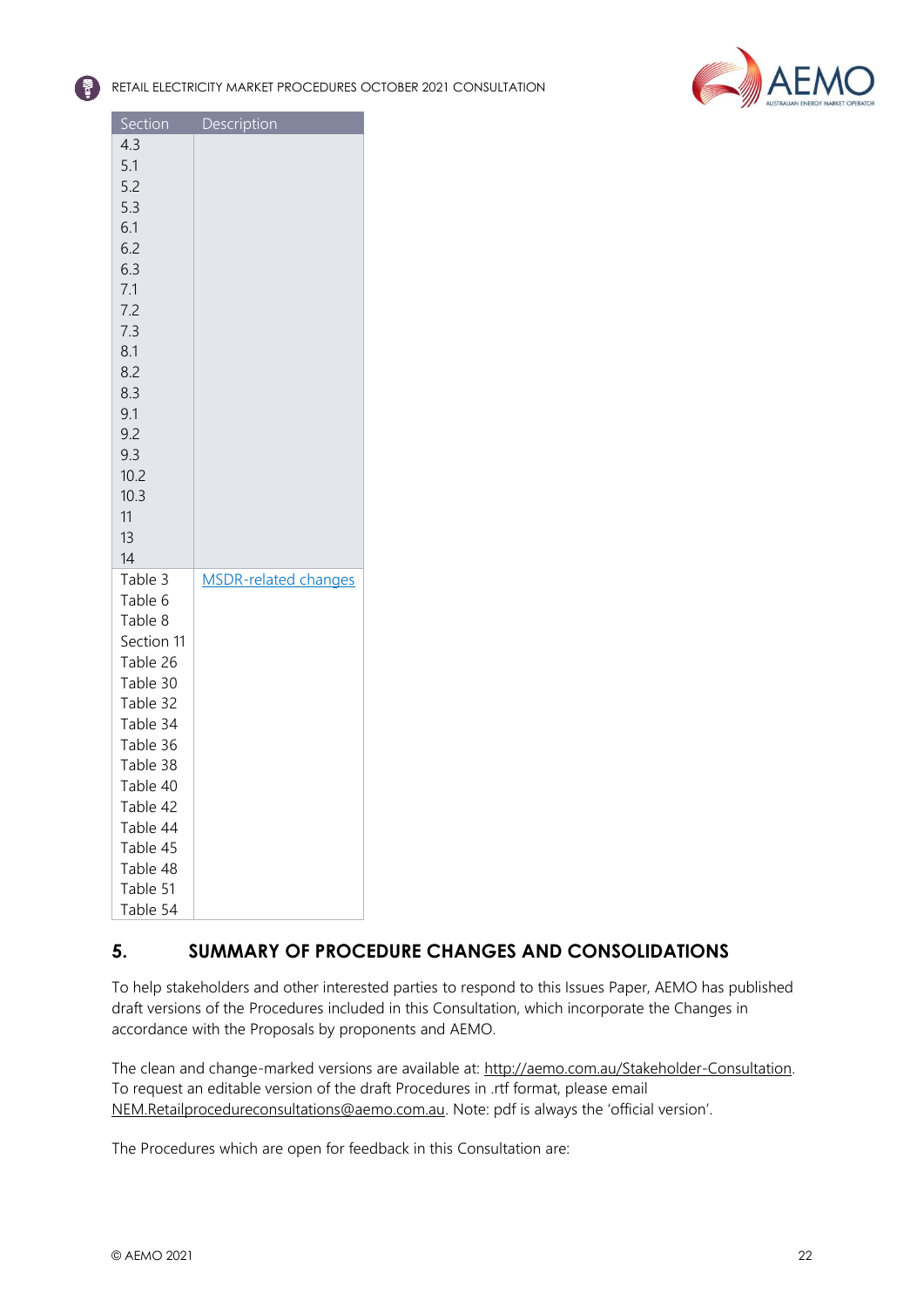

- B2B Process
- CATS Procedure
- WIGS Procedure
- MDFF Specification
- Metrology Procedure Part A
- Metrology Procedure Part B
- MDM Procedures
- RoLR Processes
- Glossary and Framework
- Standing Data for MSATS document

A summary of the Procedures which are affected by particular Change Proposals is included in the Executive Summary of this Issues Paper.

AEMO must receive submissions on these Change Proposals in accordance with the Notice of First Stage of Consultation which is published with this Issues Paper by 5.00 pm (Melbourne time) on Monday 15 November 2021.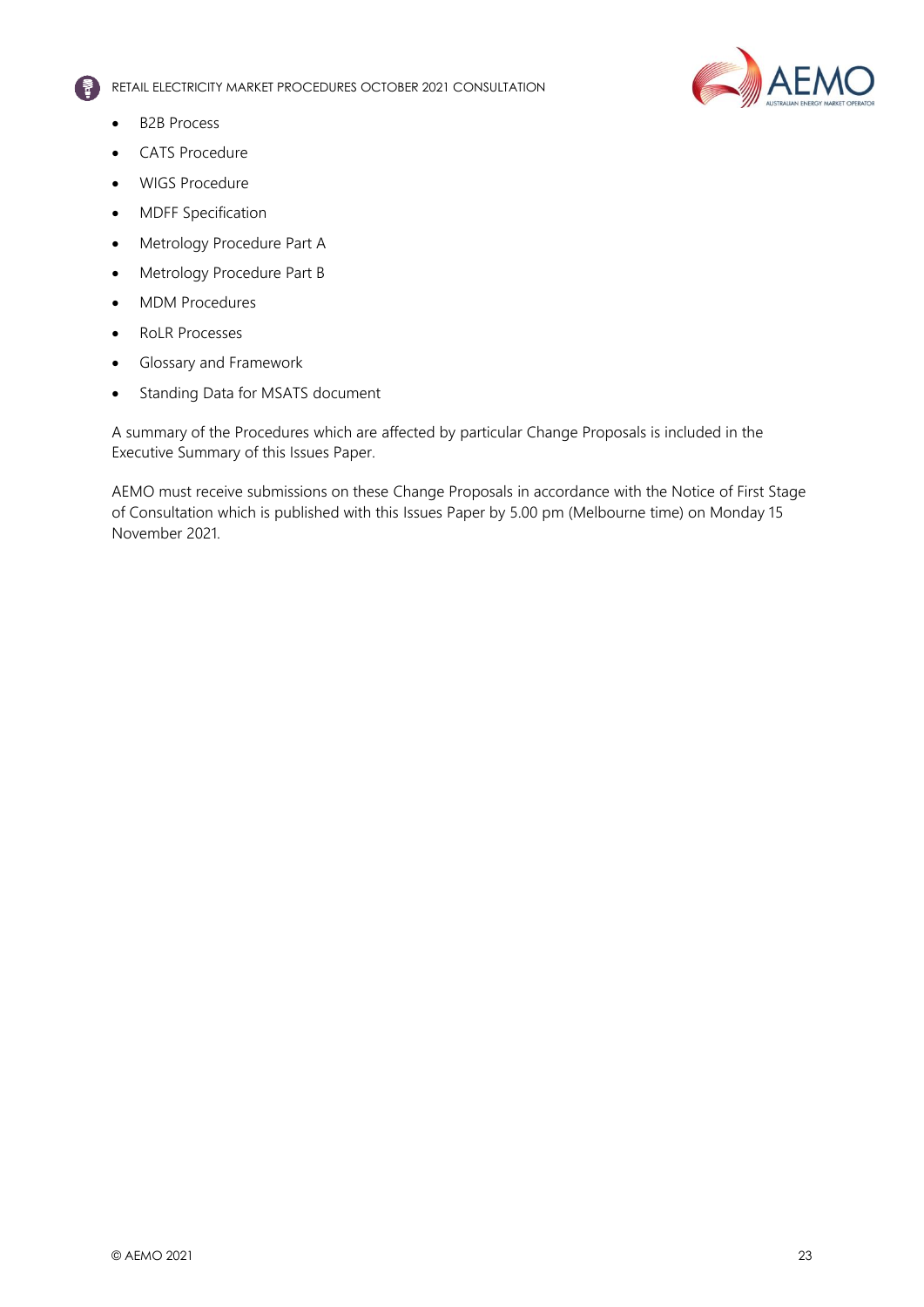

## <span id="page-24-0"></span>**5.1 Questions on Proposed Changes**

- 1) Does your organisation support the proposals which are contained in the Issues Paper? If not, please specify the areas where your organisation does not support AEMO's assessment (include ICF reference number) and specify information as to your rationale.
- 2) Are there better options to accommodate the change proposals that better achieve the required objectives? What are the pros and cons of these options? How would they be implemented?
- 3) What are the main challenges in adopting these proposed changes? How should these challenges be addressed?
- 4) Do you have any further questions or comments in relation to the proposals?
- 5) Does your organisation have any feedback / suggestions that closely relates to the scope or impacts this consultation, but warrants further investigations / discussion? If so, please include your feedback / suggestions. This feedback will be reviewed by AEMO at a later date, therefore will not be used for the purposes of this consultation. AEMO will complete a preliminary assessment of the feedback, assess the feedback and potentially include the feedback as part of another consultation or the annual prioritisation process.
- 6) Do you have any feedback on the following amendments?
	- a. B2B E-Hub Participant Accreditation and Revocation Process (CIP\_045 B2B E-Hub Participant Accreditation Procedure Clarification)
	- b. MSATS Procedures: CATS (CIP\_050 NREG and GENERATR NMI Classifications)
	- c. MDFF NEM12 & NEM13 (CIP\_042 Reason Code)
	- d. Metrology Part A (CIP\_046 Clarification of Clause 12.5, CIP\_048 Reference to AS60044)
	- e. Standing Data document (CIP\_049 Controlled Load Enumerations, CIP\_053 GPS Coordinates Minimum Standard)
- 7) Do you have any feedback on the following consolidations? Please note that AEMO has already consulted on these documents, so is only inviting feedback to ensure that the consolidation is correct.
	- a. CATS Procedure
	- b. WIGS Procedure
	- c. Metrology Part A
	- d. Metrology Part B
	- e. MDM Procedures
	- f. RoLR Processes
	- g. Glossary and Framework
	- h. Standing Data for MSATS document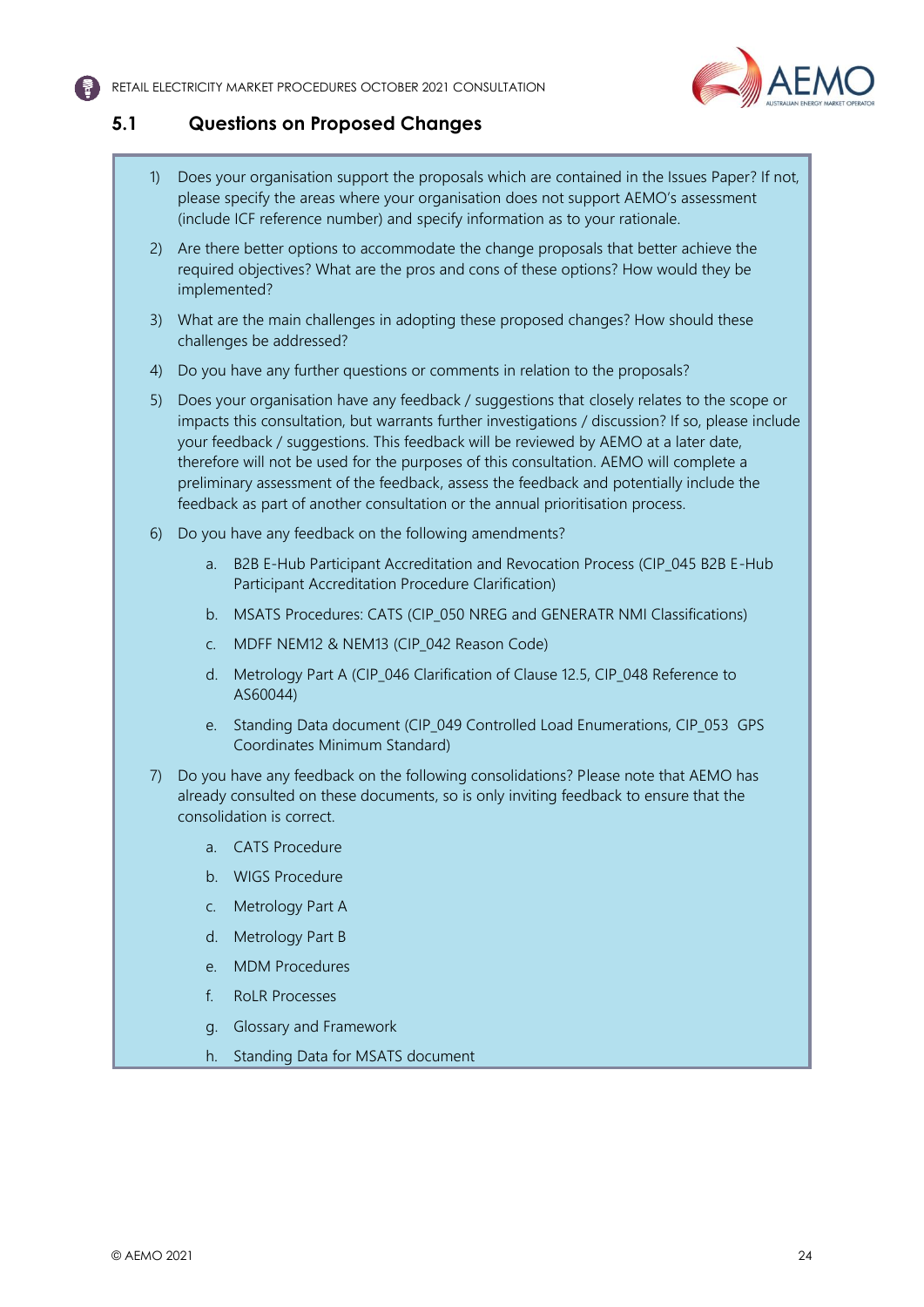

# <span id="page-25-0"></span>**APPENDIX A. GLOSSARY**

| Term or acronym  | Meaning                                                                          |
|------------------|----------------------------------------------------------------------------------|
| 5MS              | Five-Minute Settlement                                                           |
| B <sub>2</sub> B | Business-to-Business                                                             |
| CATS             | Consumer Administration and Transfer Solution, a part of MSATS.                  |
| <b>CIP</b>       | Change Information Paper                                                         |
| CR.              | Change Request                                                                   |
| <b>DNSP</b>      | Distribution Network Service Provider                                            |
| EN               | <b>Embedded Network</b>                                                          |
| <b>ENM</b>       | Embedded Network Manager                                                         |
| <b>ERCF</b>      | Electricity Retail Consultative Forum                                            |
| GS               | <b>Global Settlement</b>                                                         |
| ICF              | Issue / Change Form                                                              |
| LNSP             | Local Network Service Provider                                                   |
| <b>LR</b>        | Local Retailer                                                                   |
| MC.              | Metering Coordinator                                                             |
| <b>MDP</b>       | Metering Data Provider                                                           |
| <b>MP</b>        | Metering Provider                                                                |
| <b>MPB</b>       | Metering Provider Category B                                                     |
| <b>MSATS</b>     | Market Settlements and Transfer Solution                                         |
| <b>NEM</b>       | National Electricity Market                                                      |
| <b>NER</b>       | The National Electricity Rules made under Part 7 of the National Electricity Law |
| <b>NERL</b>      | National Energy Retail Law                                                       |
| <b>NMI</b>       | National Metering Identifier                                                     |
| PoC              | Power of Choice                                                                  |
| <b>SLP</b>       | Service Level Procedure                                                          |
| <b>WIGS</b>      | Wholesale, Interconnector, Generator and Sample                                  |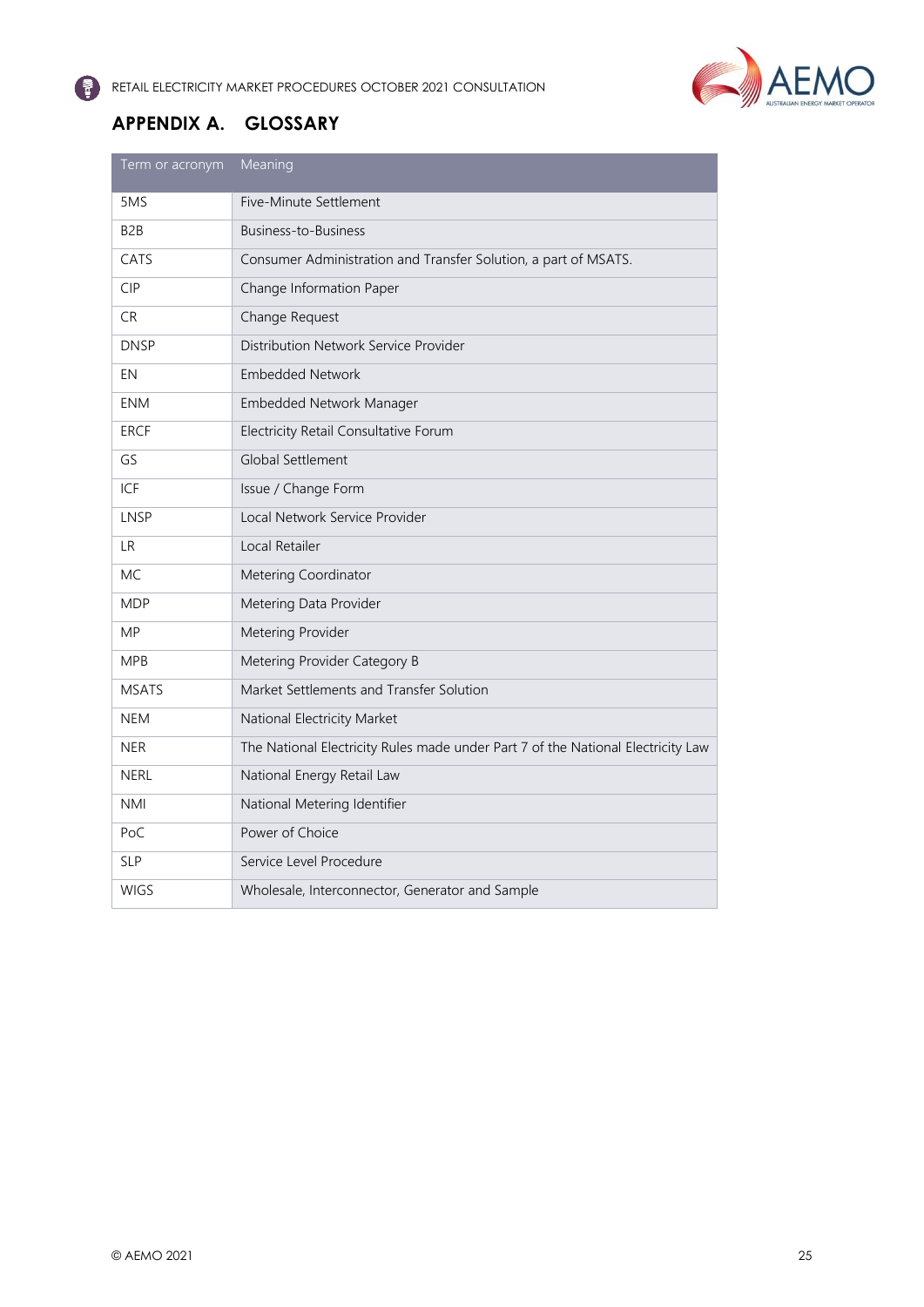

# <span id="page-26-0"></span>**APPENDIX B. STRUCTURE OF AEMO'S RETAIL ELECTRICITY MARKET PROCEDURES**

The Procedures comprise several procedures that govern the operation of the retail market. In addition to the Procedures, AEMO has published several supporting documents that explain or provide additional information to enable Participants to fulfil their obligations and procedures under the NER.

Figure 1 depicts the relationships between the Procedures.





Figure 2 depicts how the Retail Electricity Market Supporting Documents link to the Procedures.